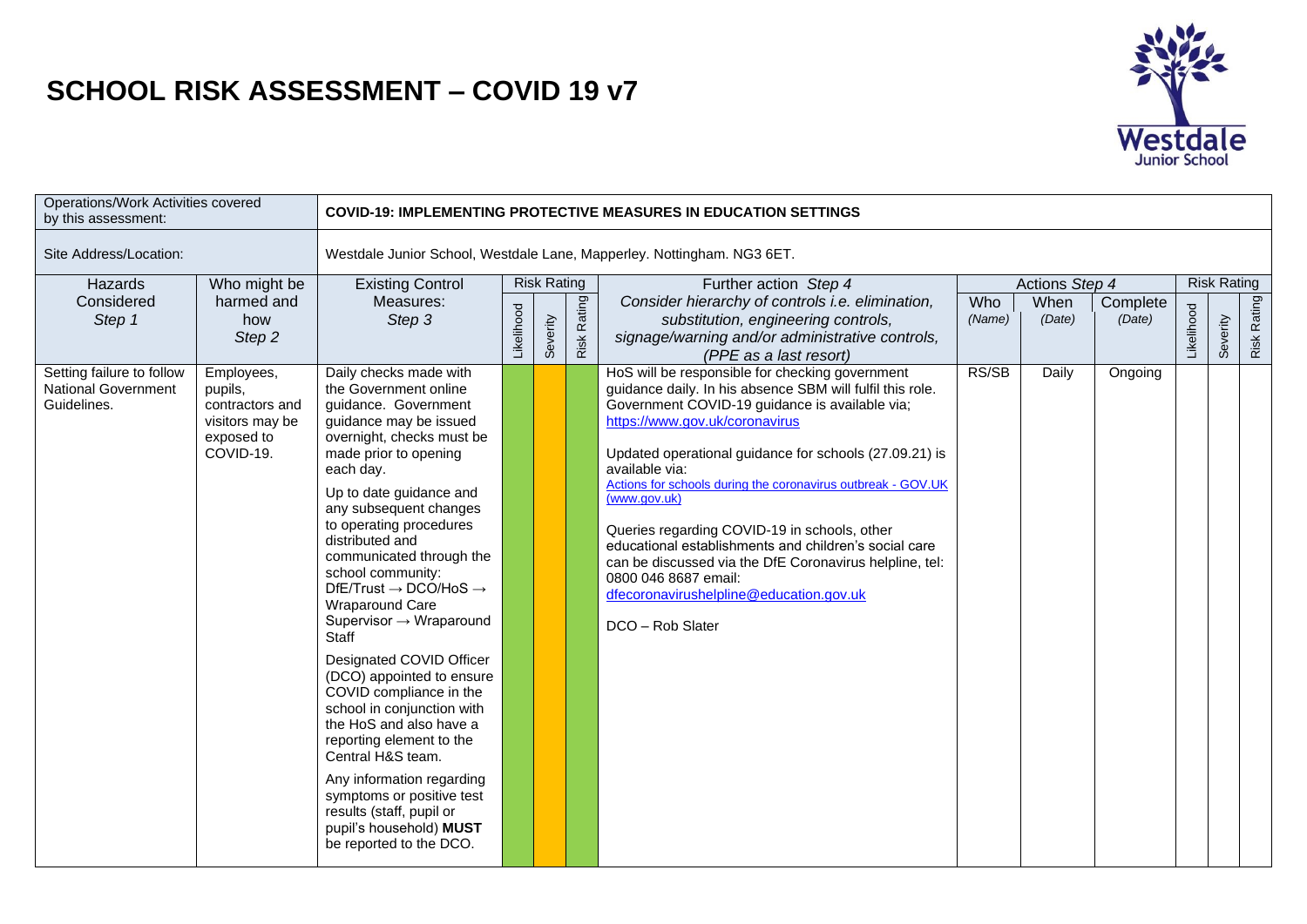| Hazards                                                                    | Who might be                                                                                                                                                                                                                                                 | <b>Existing Control</b>                                                                                                                                                                                                                                                                                                                                                                                                                                                                                                                                                                                                                                                                                                                                        |            | <b>Risk Rating</b> |                  | Further action Step 4                                                                                                                                                                                                                                                                                                                                                                                                                                                                                                                                                                                                                                                                                                                                                                                                                                                                                                                                                                                                                                                                                                                                                                                                                           |               | Actions Step 4                                                      |                    |            | <b>Risk Rating</b> |             |
|----------------------------------------------------------------------------|--------------------------------------------------------------------------------------------------------------------------------------------------------------------------------------------------------------------------------------------------------------|----------------------------------------------------------------------------------------------------------------------------------------------------------------------------------------------------------------------------------------------------------------------------------------------------------------------------------------------------------------------------------------------------------------------------------------------------------------------------------------------------------------------------------------------------------------------------------------------------------------------------------------------------------------------------------------------------------------------------------------------------------------|------------|--------------------|------------------|-------------------------------------------------------------------------------------------------------------------------------------------------------------------------------------------------------------------------------------------------------------------------------------------------------------------------------------------------------------------------------------------------------------------------------------------------------------------------------------------------------------------------------------------------------------------------------------------------------------------------------------------------------------------------------------------------------------------------------------------------------------------------------------------------------------------------------------------------------------------------------------------------------------------------------------------------------------------------------------------------------------------------------------------------------------------------------------------------------------------------------------------------------------------------------------------------------------------------------------------------|---------------|---------------------------------------------------------------------|--------------------|------------|--------------------|-------------|
| Considered<br>Step 1                                                       | harmed and<br>how<br>Step 2                                                                                                                                                                                                                                  | Measures:<br>Step 3                                                                                                                                                                                                                                                                                                                                                                                                                                                                                                                                                                                                                                                                                                                                            | Likelihood | Severity           | Rating<br>Risk I | Consider hierarchy of controls i.e. elimination,<br>substitution, engineering controls,<br>signage/warning and/or administrative controls,<br>(PPE as a last resort)                                                                                                                                                                                                                                                                                                                                                                                                                                                                                                                                                                                                                                                                                                                                                                                                                                                                                                                                                                                                                                                                            | Who<br>(Name) | When<br>(Date)                                                      | Complete<br>(Date) | Likelihood | Severity           | Risk Rating |
| School failure to follow<br><b>National Government</b><br>Guidelines.      | Employees,<br>pupils,<br>contractors and<br>visitors may be<br>exposed to<br>COVID-19.                                                                                                                                                                       | Changes to guidelines<br>communicated to parents<br>via email or text.                                                                                                                                                                                                                                                                                                                                                                                                                                                                                                                                                                                                                                                                                         |            |                    |                  |                                                                                                                                                                                                                                                                                                                                                                                                                                                                                                                                                                                                                                                                                                                                                                                                                                                                                                                                                                                                                                                                                                                                                                                                                                                 |               |                                                                     |                    |            |                    |             |
| Pupils identified as at<br>increased risk could be<br>exposed to COVID-19. | Pupils' existing<br>health<br>conditions could<br>be made worse<br>by Covid 19 or<br>render them<br>more vulnerable<br>to Covid 19<br>symptoms.<br>Staff working<br>with pupils<br>identified as at<br>increased risk<br>could be<br>exposed to<br>COVID-19. | All Clinically Extremely<br>Vulnerable children and<br>young people should<br>attend their education or<br>childcare setting unless<br>they are one of the very<br>small number of children<br>and young people under<br>paediatric or other<br>specialist care who have<br>been advised by their<br>clinician or other specialist<br>not to attend.<br>SENCO/Class Teacher to<br>communicate<br>appropriately with their<br>most vulnerable children<br>and their parents/carers -<br>EHCPs and Individual<br><b>Pupil Risk Assessments</b><br>updated where necessary.<br>Assess the need for<br>PPE/RPE to facilitate any<br>close contact personal<br>care, or procedures that<br>create airborne risk (e.g.<br>supporting after falls,<br>physiotherapy). |            |                    |                  | Government guidance on shielding and protecting<br>people defined on medical grounds as extremely<br>vulnerable is available via:<br>https://www.gov.uk/government/publications/guidance-<br>on-shielding-and-protecting-extremely-vulnerable-<br>persons-from-covid-19/covid-19-guidance-on-<br>protecting-people-most-likely-to-get-unwell-from-<br>coronavirus-shielding-young-peoples-version<br>SENCO/Class Teacher to communicate appropriately<br>with their most vulnerable children and their<br>parents/carers - EHCPs and Individual Pupil Risk<br>Assessments updated where necessary.<br>f the need for PPE/RPE is required, then staff must be<br>trained in the safe putting on and removal of items.<br>If RPE is required, training and face-fit testing will be<br>required. In this instance please email the NCC H&S<br>Team for assistance at hands@nottscc.gov.uk.<br>Government guidance issued for COVID-19 Personal<br>Protective Equipment is available at:<br>https://www.gov.uk/government/collections/coronavirus-<br>covid-19-personal-protective-equipment-ppe<br>HSE guidance related to COVID-19 and face-fit testing<br>is available at:<br>https://www.hse.gov.uk/news/face-mask-ppe-rpe-<br>coronavirus.htm |               | Currently no clinically extremely<br>vulnerable children in school. |                    |            |                    |             |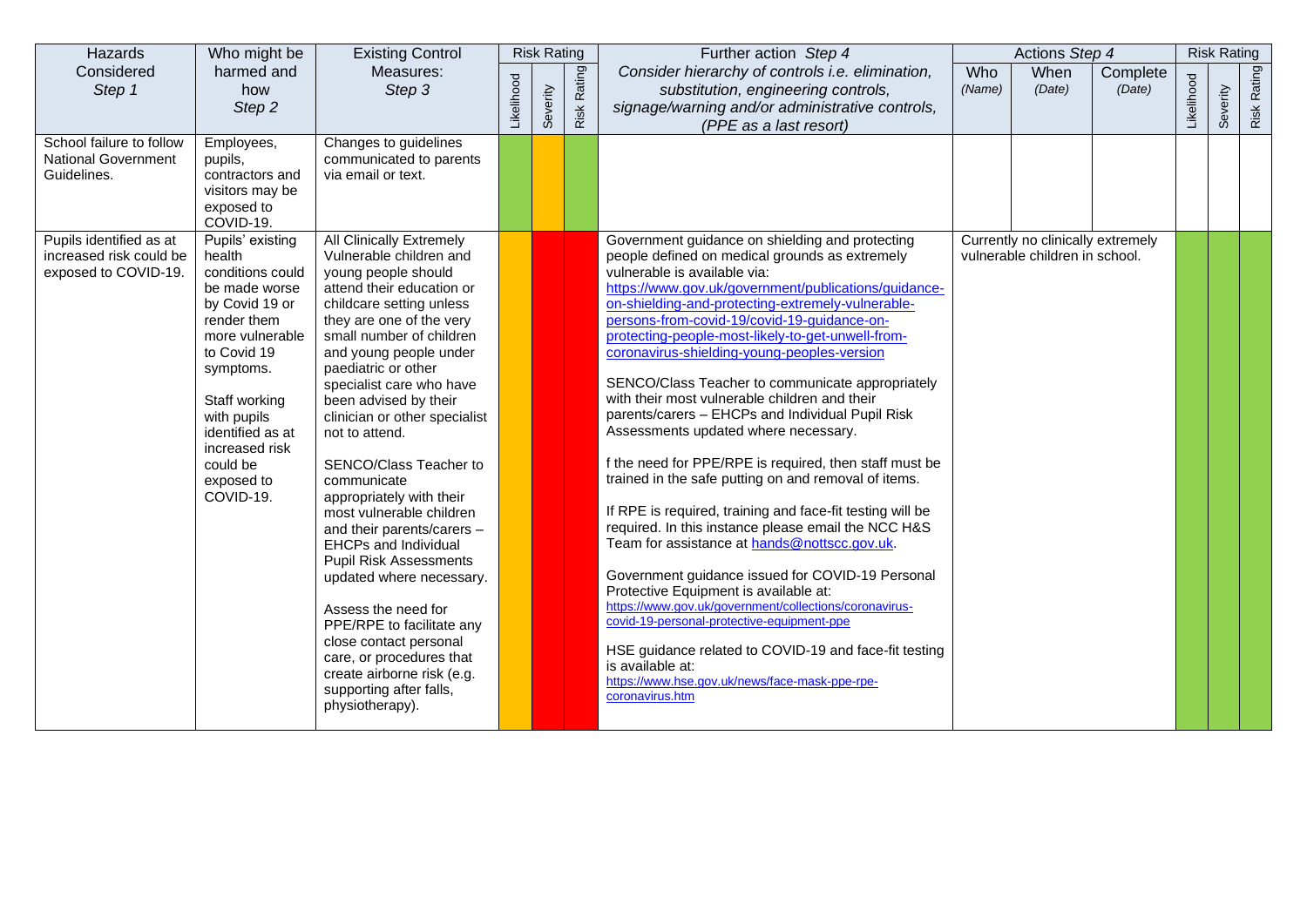| Hazards                                                                        | Who might be                                                                                                                                                 | <b>Existing Control</b>                                                                                                                                                                                                                                                                                                                                                                                                                                                                                                                                                                                                                                                                                                                                                                                                                 |            | <b>Risk Rating</b> |        | Further action Step 4                                                                                                                                                                                                                                                                                                                                                                                                                                                                                                                                                                                                                                                                                                                                                                                                                                                                                                                                                                                                                                                                                                                                                                                          |        | Actions Step 4 |                    |            | <b>Risk Rating</b> |             |
|--------------------------------------------------------------------------------|--------------------------------------------------------------------------------------------------------------------------------------------------------------|-----------------------------------------------------------------------------------------------------------------------------------------------------------------------------------------------------------------------------------------------------------------------------------------------------------------------------------------------------------------------------------------------------------------------------------------------------------------------------------------------------------------------------------------------------------------------------------------------------------------------------------------------------------------------------------------------------------------------------------------------------------------------------------------------------------------------------------------|------------|--------------------|--------|----------------------------------------------------------------------------------------------------------------------------------------------------------------------------------------------------------------------------------------------------------------------------------------------------------------------------------------------------------------------------------------------------------------------------------------------------------------------------------------------------------------------------------------------------------------------------------------------------------------------------------------------------------------------------------------------------------------------------------------------------------------------------------------------------------------------------------------------------------------------------------------------------------------------------------------------------------------------------------------------------------------------------------------------------------------------------------------------------------------------------------------------------------------------------------------------------------------|--------|----------------|--------------------|------------|--------------------|-------------|
| Considered                                                                     | harmed and<br>how                                                                                                                                            | Measures:<br>Step 3                                                                                                                                                                                                                                                                                                                                                                                                                                                                                                                                                                                                                                                                                                                                                                                                                     |            |                    | Rating | Consider hierarchy of controls i.e. elimination,                                                                                                                                                                                                                                                                                                                                                                                                                                                                                                                                                                                                                                                                                                                                                                                                                                                                                                                                                                                                                                                                                                                                                               | Who    | When<br>(Date) | Complete<br>(Date) |            |                    |             |
|                                                                                |                                                                                                                                                              |                                                                                                                                                                                                                                                                                                                                                                                                                                                                                                                                                                                                                                                                                                                                                                                                                                         |            |                    |        |                                                                                                                                                                                                                                                                                                                                                                                                                                                                                                                                                                                                                                                                                                                                                                                                                                                                                                                                                                                                                                                                                                                                                                                                                |        |                |                    |            |                    |             |
|                                                                                |                                                                                                                                                              |                                                                                                                                                                                                                                                                                                                                                                                                                                                                                                                                                                                                                                                                                                                                                                                                                                         |            |                    |        | (PPE as a last resort)                                                                                                                                                                                                                                                                                                                                                                                                                                                                                                                                                                                                                                                                                                                                                                                                                                                                                                                                                                                                                                                                                                                                                                                         |        |                |                    |            |                    |             |
| Step 1<br>Staff identified as at<br>increased risk and<br>exposed to COVID-19. | Step 2<br>Employees'<br>existing health<br>conditions could<br>be made worse<br>by Covid 19 or<br>render them<br>more vulnerable<br>to Covid 19<br>symptoms. | <b>Clinically extremely</b><br>vulnerable (CEV) people<br>are advised, as a<br>minimum, to follow the<br>same guidance as<br>everyone else. It is<br>important that everyone<br>adheres to this guidance,<br>but CEV people may wish<br>to think particularly<br>carefully about the<br>additional precautions they<br>can continue to take.<br>Further information can be<br>found in the 19 July<br>guidance on protecting<br>people who are CEV from<br>COVID-19.<br>Social distancing<br>measures have now<br>ended in the workplace<br>and it is no longer<br>necessary for the<br>Government to instruct<br>people to work from home.<br>Where an employee is<br>deemed vulnerable and<br>requires additional risk<br>controls then a specific<br>individual risk assessment<br>will be completed by a<br>suitably trained person | Likelihood | Severity           | Risk   | substitution, engineering controls,<br>signage/warning and/or administrative controls,<br>Government guidance on shielding and protecting<br>people who are clinically extremely vulnerable from<br>COVID-19 is available via:<br>https://www.gov.uk/government/publications/guidance-<br>on-shielding-and-protecting-extremely-vulnerable-<br>persons-from-covid-19/guidance-on-shielding-and-<br>protecting-extremely-vulnerable-persons-from-covid-<br>19<br>Any individual risk assessments for staff will be<br>completed in conjunction with the employee and<br>manager. Regular communication for both parties to<br>discuss concerns and additional/reduced control<br>measures.<br>The risk assessment will be reviewed by both the<br>employee and manager regularly and updated to<br>reflect any changes to arrangements.<br>Individual vulnerabilities must also be considered and<br>appropriate controls implemented. Such vulnerabilities<br>to COVID-19 may include:<br>Age<br>Ethnicity<br>Sex<br>Underlying health conditions<br>Pregnancy<br>Managers MUST consider and comply with relevant<br>employment legislation, including the disability<br>requirements within the Equality Act. | (Name) |                |                    | Likelihood | Severity           | Risk Rating |
|                                                                                |                                                                                                                                                              | including arrangements<br>implemented to support<br>additional medical needs<br>of staff.                                                                                                                                                                                                                                                                                                                                                                                                                                                                                                                                                                                                                                                                                                                                               |            |                    |        |                                                                                                                                                                                                                                                                                                                                                                                                                                                                                                                                                                                                                                                                                                                                                                                                                                                                                                                                                                                                                                                                                                                                                                                                                |        |                |                    |            |                    |             |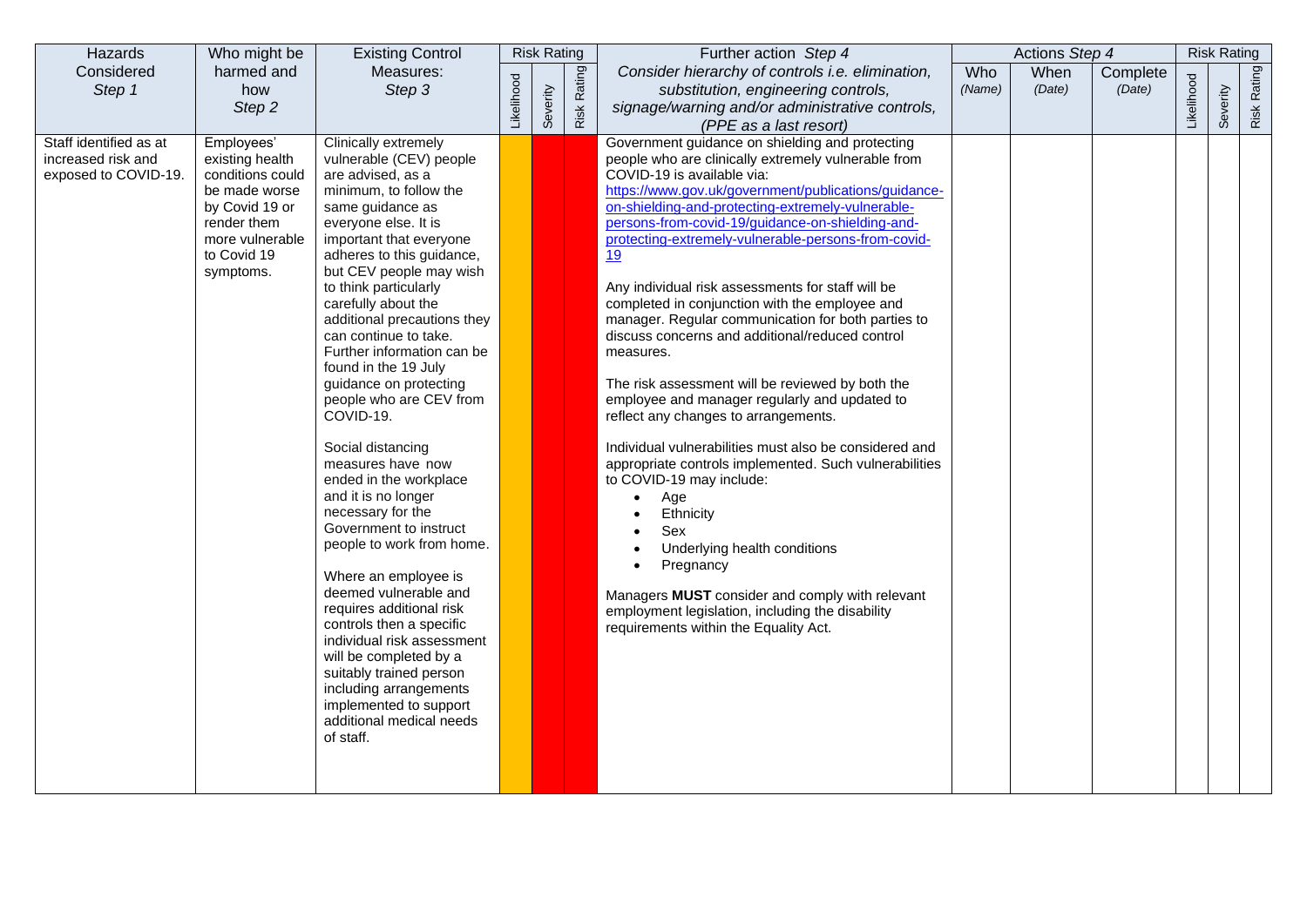| Hazards                                                                                                            | Who might be                                                                                                                                       | <b>Existing Control</b>                                                                                                                                                                                                                                                                                                                                                   |            | <b>Risk Rating</b> |                | Further action Step 4                                                                                                                                                                                                                                                                                                                                                                                                                                                                                                                                                                                                                                                                                  |               | Actions Step 4                                                   |                    |            | <b>Risk Rating</b> |             |
|--------------------------------------------------------------------------------------------------------------------|----------------------------------------------------------------------------------------------------------------------------------------------------|---------------------------------------------------------------------------------------------------------------------------------------------------------------------------------------------------------------------------------------------------------------------------------------------------------------------------------------------------------------------------|------------|--------------------|----------------|--------------------------------------------------------------------------------------------------------------------------------------------------------------------------------------------------------------------------------------------------------------------------------------------------------------------------------------------------------------------------------------------------------------------------------------------------------------------------------------------------------------------------------------------------------------------------------------------------------------------------------------------------------------------------------------------------------|---------------|------------------------------------------------------------------|--------------------|------------|--------------------|-------------|
| Considered<br>Step 1                                                                                               | harmed and<br>how<br>Step 2                                                                                                                        | Measures:<br>Step 3                                                                                                                                                                                                                                                                                                                                                       | Likelihood | Severity           | Rating<br>Risk | Consider hierarchy of controls i.e. elimination,<br>substitution, engineering controls,<br>signage/warning and/or administrative controls,<br>(PPE as a last resort)                                                                                                                                                                                                                                                                                                                                                                                                                                                                                                                                   | Who<br>(Name) | When<br>(Date)                                                   | Complete<br>(Date) | Likelihood | everity<br>Ŏ.      | Risk Rating |
| Staff identified as at<br>increased risk and<br>exposed to COVID-19.                                               | Employees'<br>existing health<br>conditions could<br>be made worse<br>by Covid 19 or<br>render them<br>more vulnerable<br>to Covid 19<br>symptoms. | As a general principle,<br>pregnant women are in the<br>clinically vulnerable<br>category and are advised<br>to follow the clinically<br>vulnerable people<br>guidance.<br>A risk assessment will be<br>completed for new and<br>expectant mothers.                                                                                                                       |            |                    |                |                                                                                                                                                                                                                                                                                                                                                                                                                                                                                                                                                                                                                                                                                                        |               | Currently no clinically extremely<br>vulnerable staff in school. |                    |            |                    |             |
| Individuals within the<br>same household as<br>staff or pupils<br>symptomatic or<br>confirmed case of<br>COVID-19. | Household<br>members may<br>be exposed to<br>COVID19.                                                                                              | Pupils who are close<br>contacts of a positive case<br>of COVID-19 do not need<br>to self-isolate.<br>Staff who are close<br>contacts of a positive case<br>do not need to self-isolate<br>if:<br>They are fully vaccinated<br>They are taking part or<br>have taken part in a<br>Covid-19 vaccine trial<br>They are not able to get<br>vaccinated for medical<br>reasons |            |                    |                | NHS guidelines outline action to take if someone in a<br>household has symptoms of COVID-19, this can be<br>accessed via;<br>https://www.nhs.uk/conditions/coronavirus-covid-<br>19/self-isolation-and-treatment/<br>DCO to monitor staff and pupil absence related to<br>COVID-19.<br>Seek advice from your HR provision, if required, for<br>staff absences.<br>If staff or pupils are identified as close contacts they<br>are advised to:<br>get a PCR test on GOV.UK to check if they<br>have COVID-19 (even if they don't have<br>symptoms)<br>follow advice on how to avoid catching and<br>spreading COVID-19<br>consider limiting contact with people who are<br>at higher risk from COVID-19 |               |                                                                  |                    |            |                    |             |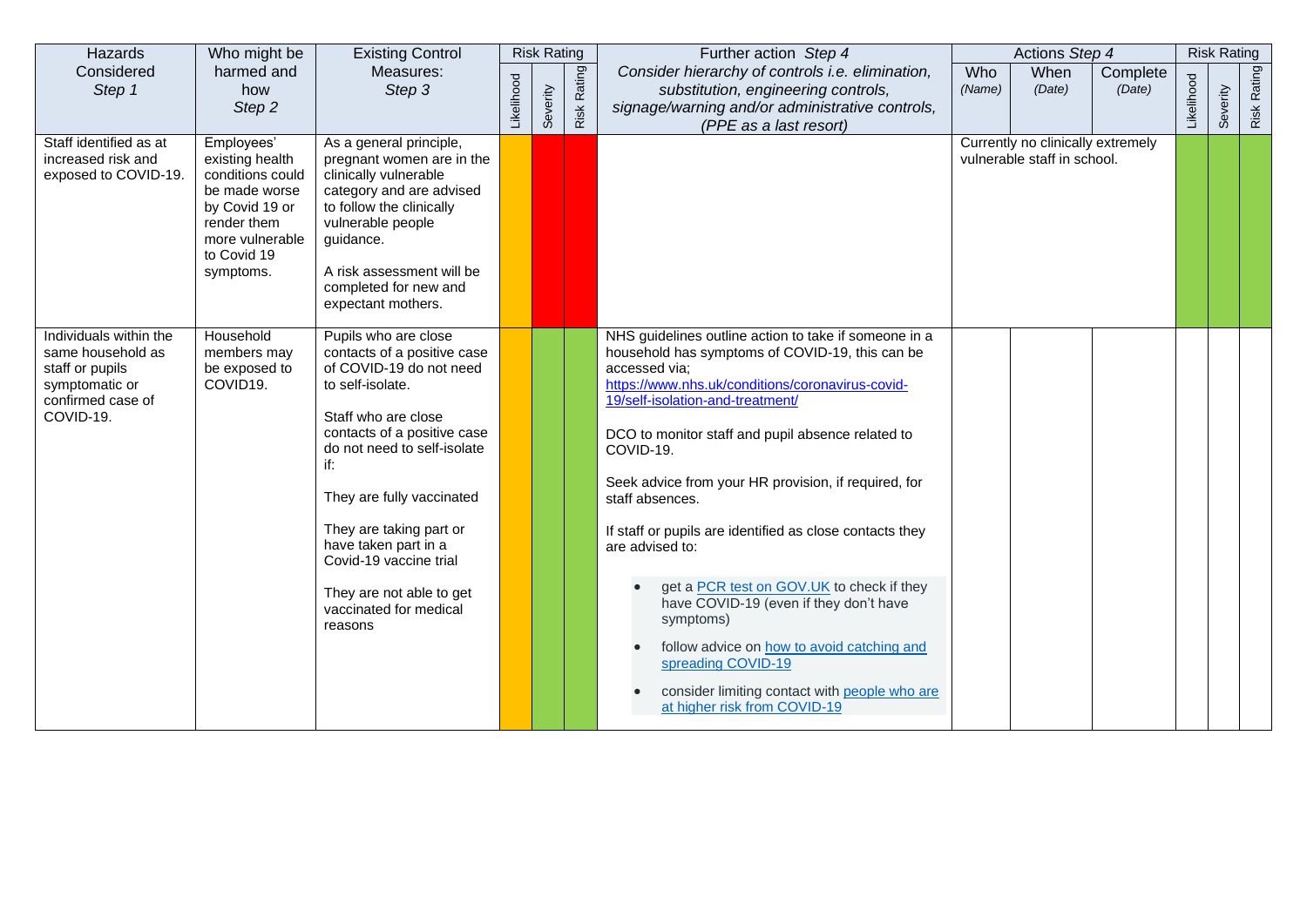| Hazards                                     | Who might be                                                                           | <b>Existing Control</b>                                                                                                                                                                                                                                                                                                                                                                                                                                                  |            | <b>Risk Rating</b> |                | Further action Step 4                                                                                                                                                                                                                                                                                                                                                                                                                                                                    | Actions Step 4 |                    |                  | <b>Risk Rating</b> |                |
|---------------------------------------------|----------------------------------------------------------------------------------------|--------------------------------------------------------------------------------------------------------------------------------------------------------------------------------------------------------------------------------------------------------------------------------------------------------------------------------------------------------------------------------------------------------------------------------------------------------------------------|------------|--------------------|----------------|------------------------------------------------------------------------------------------------------------------------------------------------------------------------------------------------------------------------------------------------------------------------------------------------------------------------------------------------------------------------------------------------------------------------------------------------------------------------------------------|----------------|--------------------|------------------|--------------------|----------------|
| Considered<br>Step 1                        | harmed and<br>how<br>Step 2                                                            | Measures:<br>Step 3                                                                                                                                                                                                                                                                                                                                                                                                                                                      | Likelihood | Severity           | Rating<br>Risk | Consider hierarchy of controls i.e. elimination,<br>Who<br>substitution, engineering controls,<br>(Name)<br>signage/warning and/or administrative controls,<br>(PPE as a last resort)                                                                                                                                                                                                                                                                                                    | When<br>(Date) | Complete<br>(Date) | <b>ikelihood</b> | everity<br>σō      | Rating<br>Risk |
| Pupil displays<br>symptoms of COVID-<br>19. | Employees,<br>pupils,<br>contractors and<br>visitors may be<br>exposed to<br>COVID-19. | Staff recognise key<br>COVID-19 symptoms in<br>pupils.<br>The Government stay at<br>home guidance MUST be<br>followed if pupils become<br>unwell with;<br>A new continuous cough<br>A high temperature<br>or<br>Loss of or change in<br>normal sense of<br>smell/taste (anosmia)<br>Parent/Carer of<br>symptomatic child will be<br>contacted immediately.<br>999 will be called in an<br>emergency, if anyone is<br>seriously ill, injured or their<br>life is at risk. |            |                    |                | NHS guidance relating to coronavirus symptoms is<br>available at: https://www.nhs.uk/conditions/coronavirus-<br>covid-19/<br>Staff reminded of the key symptoms of COVID-19 and<br>procedures for dealing with symptomatic individuals<br>Parents provided with information about key<br>symptoms via email, school website, newsletter, text<br>and informed of the requirement to keep pupils at<br>home if presenting with symptoms of COVID-19 and to<br>contact NHS 111 for advice. |                |                    |                  |                    |                |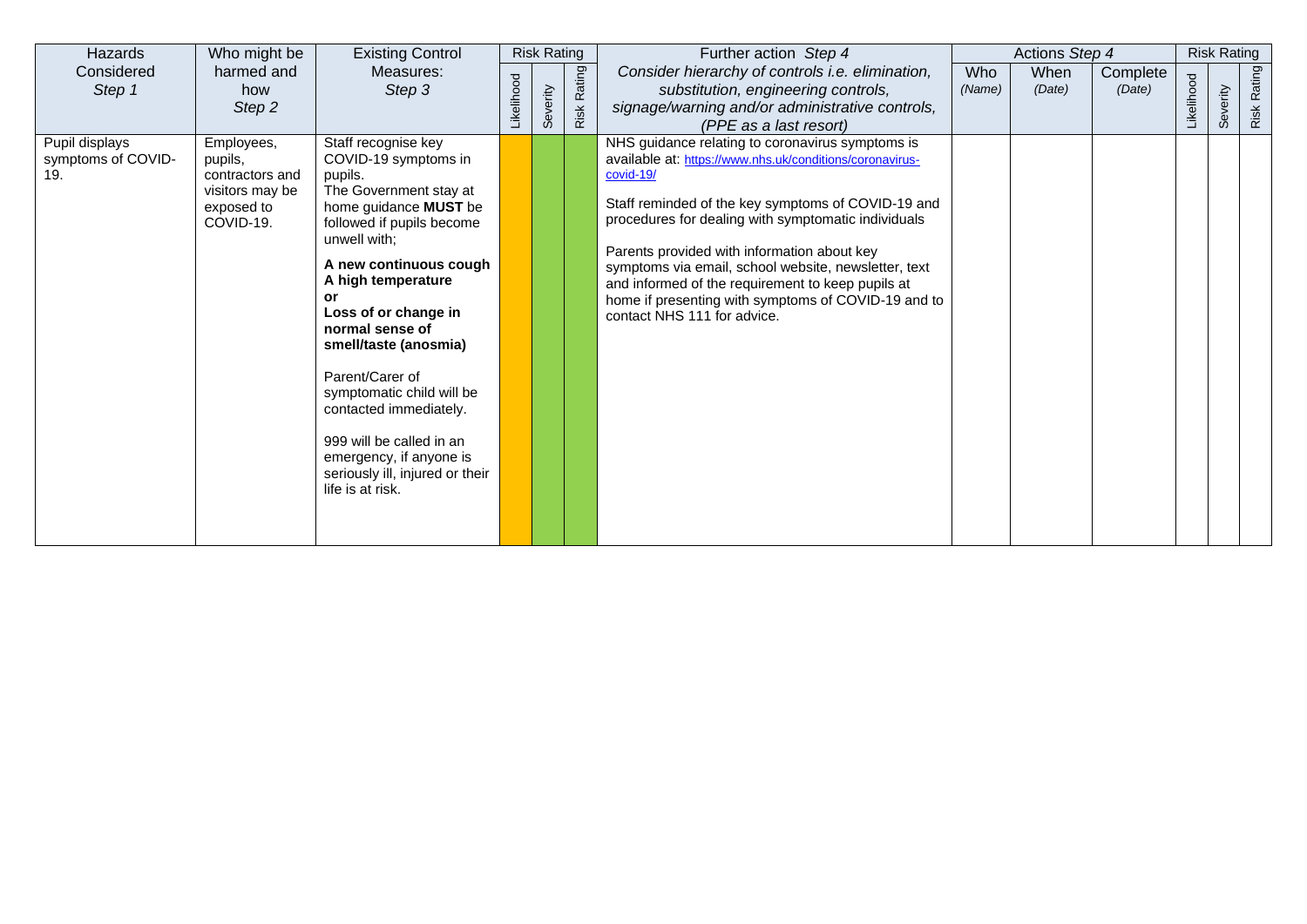| Hazards                                    | Who might be                                                                           | <b>Existing Control</b>                                                                                                                                                                                                                                                                                                                                                                                                                                                                                                                                                                                                 |            | <b>Risk Rating</b> |                | Further action Step 4                                                                                                                                                                                                                                                                                                                                                                                                                                                                                                                                                                                        |               | Actions Step 4 |                    |            | <b>Risk Rating</b> |             |
|--------------------------------------------|----------------------------------------------------------------------------------------|-------------------------------------------------------------------------------------------------------------------------------------------------------------------------------------------------------------------------------------------------------------------------------------------------------------------------------------------------------------------------------------------------------------------------------------------------------------------------------------------------------------------------------------------------------------------------------------------------------------------------|------------|--------------------|----------------|--------------------------------------------------------------------------------------------------------------------------------------------------------------------------------------------------------------------------------------------------------------------------------------------------------------------------------------------------------------------------------------------------------------------------------------------------------------------------------------------------------------------------------------------------------------------------------------------------------------|---------------|----------------|--------------------|------------|--------------------|-------------|
| Considered<br>Step 1                       | harmed and<br>how<br>Step 2                                                            | Measures:<br>Step 3                                                                                                                                                                                                                                                                                                                                                                                                                                                                                                                                                                                                     | Likelihood | Severity           | Rating<br>Risk | Consider hierarchy of controls i.e. elimination,<br>substitution, engineering controls,<br>signage/warning and/or administrative controls,<br>(PPE as a last resort)                                                                                                                                                                                                                                                                                                                                                                                                                                         | Who<br>(Name) | When<br>(Date) | Complete<br>(Date) | _ikelihood | everity<br>Ŏ.      | Risk Rating |
| Pupil displays<br>symptoms of COVID-<br>19 | Employees,<br>pupils,<br>contractors and<br>visitors may be<br>exposed to<br>COVID-19. | Staff who have supported<br>symptomatic pupils do not<br>need to go home unless<br>they develop symptoms (in<br>which case they should<br>arrange a PCR test) or<br>they have been requested<br>to self-isolate by NHS<br>Track & Trace.<br>Everyone will wash their<br>hands thoroughly for 20<br>seconds with soap and<br>running water after any<br>contact with someone who<br>is unwell.<br>Close contacts will be<br>identified via NHS Test<br>and Trace and school<br>settings will not be<br>expected to undertake<br>contact tracing.<br>Occurrence of a<br>symptomatic pupil must be<br>reported to the DCO. |            |                    |                | Symptomatic individuals must self-isolate for 10 full<br>days following the first day of symptoms and should<br>arrange a PCR test to determine if they have COVID-<br>19. Other members of their household (including any<br>siblings) and other close contacts should follow NHS<br>guidance on self isolation:<br>When to self-isolate and what to do - Coronavirus<br>(COVID-19) - NHS (www.nhs.uk)<br>Government guidance issued for COVID-19 Personal<br>Protective Equipment is available at:<br>https://www.gov.uk/government/collections/coronavirus-<br>covid-19-personal-protective-equipment-ppe |               |                |                    |            |                    |             |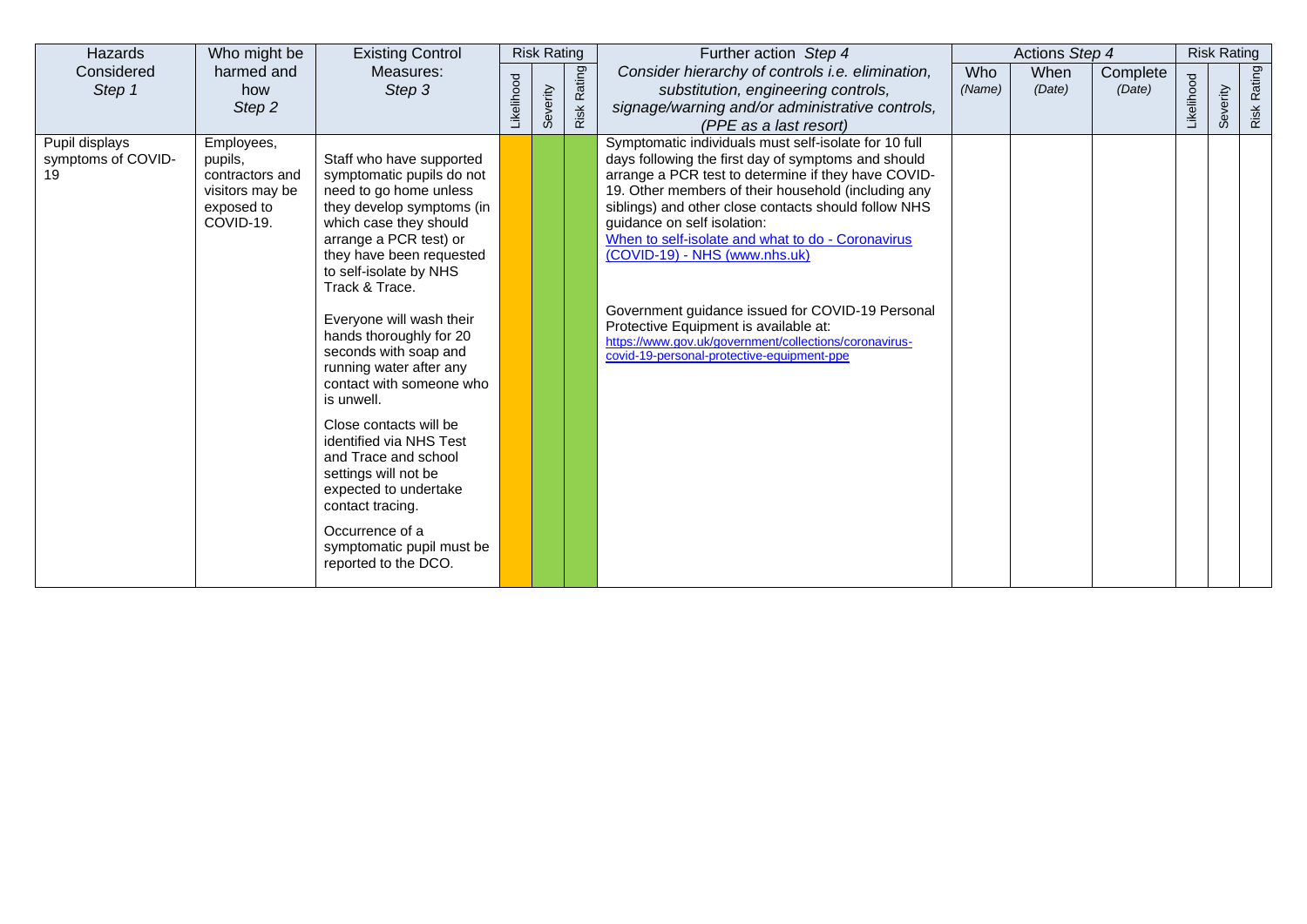| Hazards                                               | Who might be                                                                           | <b>Existing Control</b>                                                                                                                                                                                                                                                                                                                                                                                                                                                                                                                                                                                                                                                                                                                                                                                           |            | <b>Risk Rating</b> |             | Further action Step 4                                                                                                                                                                                                                                                                                                                                                                                                                                                                                                                                                                                                                                                                                                                                                                                                                             |               | Actions Step 4 |                    |            | <b>Risk Rating</b> |             |
|-------------------------------------------------------|----------------------------------------------------------------------------------------|-------------------------------------------------------------------------------------------------------------------------------------------------------------------------------------------------------------------------------------------------------------------------------------------------------------------------------------------------------------------------------------------------------------------------------------------------------------------------------------------------------------------------------------------------------------------------------------------------------------------------------------------------------------------------------------------------------------------------------------------------------------------------------------------------------------------|------------|--------------------|-------------|---------------------------------------------------------------------------------------------------------------------------------------------------------------------------------------------------------------------------------------------------------------------------------------------------------------------------------------------------------------------------------------------------------------------------------------------------------------------------------------------------------------------------------------------------------------------------------------------------------------------------------------------------------------------------------------------------------------------------------------------------------------------------------------------------------------------------------------------------|---------------|----------------|--------------------|------------|--------------------|-------------|
| Considered<br>Step 1                                  | harmed and<br>how<br>Step 2                                                            | Measures:<br>Step 3                                                                                                                                                                                                                                                                                                                                                                                                                                                                                                                                                                                                                                                                                                                                                                                               | Likelihood | Severity           | Risk Rating | Consider hierarchy of controls i.e.<br>elimination, substitution, engineering<br>controls, signage/warning and/or<br>administrative controls, (PPE as a last<br>resort)                                                                                                                                                                                                                                                                                                                                                                                                                                                                                                                                                                                                                                                                           | Who<br>(Name) | When<br>(Date) | Complete<br>(Date) | Likelihood | Severity           | Risk Rating |
| A member of staff<br>displays symptoms of<br>COVID-19 | Employees,<br>pupils,<br>contractors and<br>visitors may be<br>exposed to<br>COVID-19. | Staff recognise key<br>COVID-19 symptoms in<br>themselves and<br>colleagues.<br>The Government stay at<br>home guidance MUST be<br>followed if staff become<br>unwell with;<br>A new continuous cough<br>A high temperature<br>or<br>Loss of or change in<br>normal sense of<br>smell/taste (anosmia)<br>If staff feel unwell with the<br>above symptoms during<br>their working hours they<br>MUST go home.<br>999 will be called in an<br>emergency, if anyone is<br>seriously ill, injured or their<br>life is at risk.<br>If employees have specific<br>concerns about their or<br>others health, they should<br>be directed to the Public<br>Health England advice or<br>ring NHS 111. The GP,<br>pharmacy, urgent care<br>centres or hospitals will be<br>avoided.<br>Follow NHS Test and<br>Trace process. |            |                    |             | NHS guidance relating to coronavirus symptoms<br>is available at:<br>https://www.nhs.uk/conditions/coronavirus-covid-19/<br>Symptomatic individuals must self-isolate for 10<br>full days following the first day of symptoms and<br>should arrange a PCR test to determine if they<br>have COVID-19. Other members of their<br>household and other close contacts should follow<br>NHS guidance on self isolation:<br>When to self-isolate and what to do - Coronavirus<br>(COVID-19) - NHS (www.nhs.uk)<br>If staff or pupils are identified as close contacts<br>they are advised to:<br>get a PCR test on GOV.UK to check if<br>they have COVID-19 (even if they don't<br>have symptoms)<br>follow advice on how to avoid catching<br>and spreading COVID-19<br>consider limiting contact with people<br>who are at higher risk from COVID-19 |               |                |                    |            |                    |             |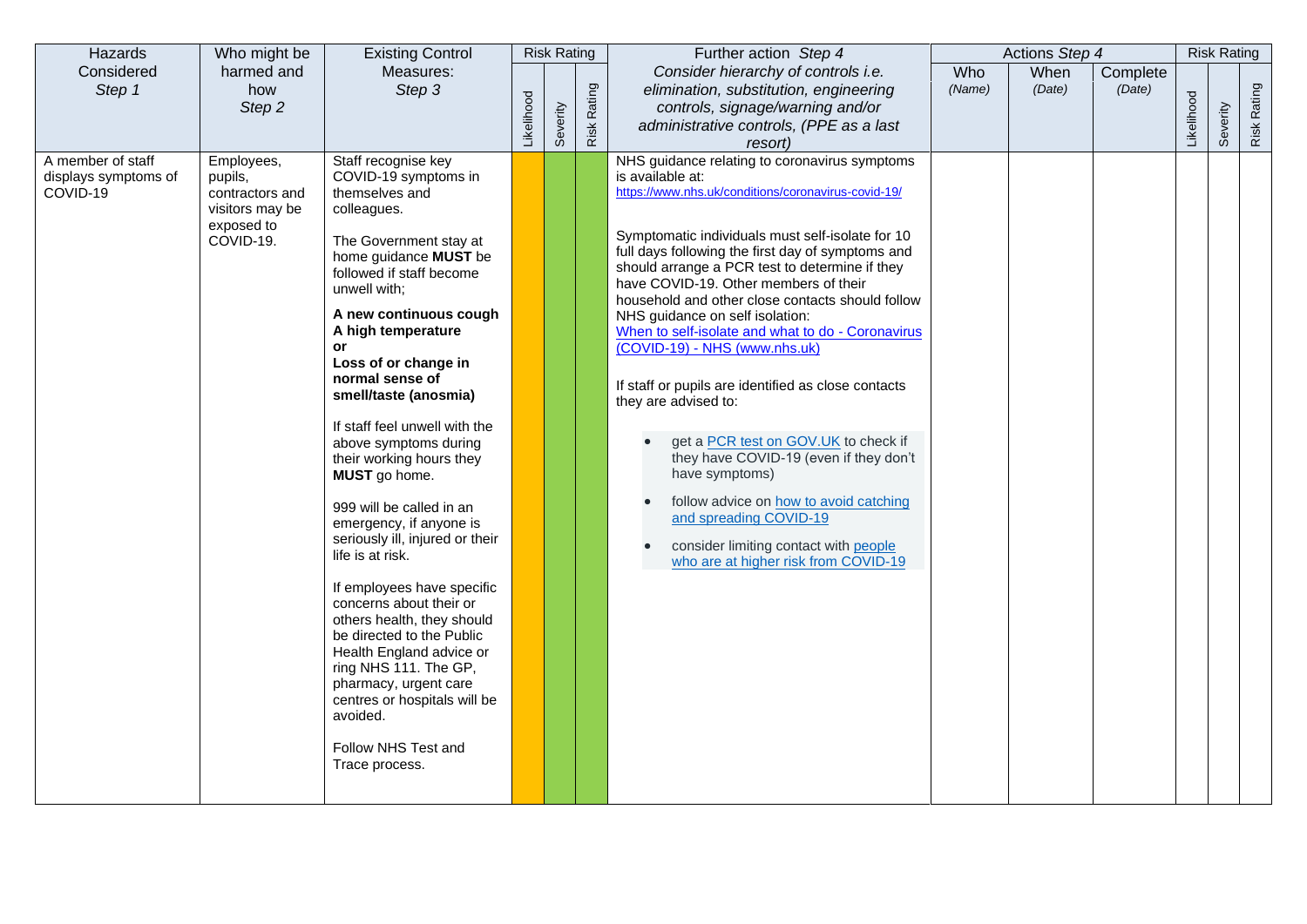| Hazards                                                | Who might be                                                                           | <b>Existing Control</b>                                                                                                                                                                                                                                                                                                                                                                                                                                                                                                                                                                                                                                                                                                                                                                                                                                                                                                                                                                                  |            | <b>Risk Rating</b> |             | Further action Step 4                                                                                                                                                                                                                                                                                                                                                                                                                                                                                                                                                                                                                                                                                                                                                                                                                                                                                                          |               | Actions Step 4 |                    |            | <b>Risk Rating</b> |             |
|--------------------------------------------------------|----------------------------------------------------------------------------------------|----------------------------------------------------------------------------------------------------------------------------------------------------------------------------------------------------------------------------------------------------------------------------------------------------------------------------------------------------------------------------------------------------------------------------------------------------------------------------------------------------------------------------------------------------------------------------------------------------------------------------------------------------------------------------------------------------------------------------------------------------------------------------------------------------------------------------------------------------------------------------------------------------------------------------------------------------------------------------------------------------------|------------|--------------------|-------------|--------------------------------------------------------------------------------------------------------------------------------------------------------------------------------------------------------------------------------------------------------------------------------------------------------------------------------------------------------------------------------------------------------------------------------------------------------------------------------------------------------------------------------------------------------------------------------------------------------------------------------------------------------------------------------------------------------------------------------------------------------------------------------------------------------------------------------------------------------------------------------------------------------------------------------|---------------|----------------|--------------------|------------|--------------------|-------------|
| Considered<br>Step 1                                   | harmed and<br>how<br>Step 2                                                            | Measures:<br>Step 3                                                                                                                                                                                                                                                                                                                                                                                                                                                                                                                                                                                                                                                                                                                                                                                                                                                                                                                                                                                      | Likelihood | Severity           | Risk Rating | Consider hierarchy of controls i.e.<br>elimination, substitution, engineering<br>controls, signage/warning and/or<br>administrative controls, (PPE as a last<br>resort)                                                                                                                                                                                                                                                                                                                                                                                                                                                                                                                                                                                                                                                                                                                                                        | Who<br>(Name) | When<br>(Date) | Complete<br>(Date) | Likelihood | Severity           | Risk Rating |
| A member of staff<br>displays symptoms of<br>COVID-19. | Employees,<br>pupils,<br>contractors and<br>visitors may be<br>exposed to<br>COVID-19. | Staff who have supported<br>unwell colleagues (with a<br>new, continuous cough,<br>high temperature or<br>anosmia) do not need to go<br>home unless they develop<br>symptoms (in which case<br>they should arrange a test)<br>or they have been<br>requested to self-isolate by<br>NHS Test and Trace.<br>Everyone will wash their<br>hands thoroughly for 20<br>seconds with soap and<br>running water after any<br>contact with someone who<br>is unwell.<br>The area around the person<br>with symptoms MUST be<br>cleaned with disinfectant<br>after they have left to<br>reduce the risk of passing<br>the infection on to other<br>people. The Government<br>guidance for cleaning non-<br>healthcare settings MUST<br>be followed.<br>Waste i.e. used tissues,<br>disposable cloths,<br>disposable gloves used<br>during suspected COVID-<br>19 cases MUST be<br>managed by:<br>Placing in a plastic<br>rubbish bag - tied<br>when full.<br>Plastic bag placed in<br>a second bin bag<br>and tied |            |                    |             | If colleagues are identified as close contacts they<br>are advised to:<br>get a PCR test on GOV.UK to check if<br>they have COVID-19 (even if they don't<br>have symptoms)<br>follow advice on how to avoid catching<br>and spreading COVID-19<br>consider limiting contact with people<br>$\bullet$<br>who are at higher risk from COVID-19<br>Government guidance relating to cleaning and<br>waste management in non-healthcare setting will<br>be followed. This is available via:<br>https://www.gov.uk/government/publications/covi<br>d-19-decontamination-in-non-healthcare-settings<br>If storing waste, prior to disposal due to<br>confirmed or suspected COVID-19 ensure this<br>does not create any additional hazards:<br>Fire risk<br>$\bullet$<br>Impede emergency exit routes<br>Trip hazard<br>Tampering<br>Pupil contact<br>Caretaker & SBM to identify appropriate areas<br>for waste storage - Grit Store | AP/SB         | Ongoing        |                    |            |                    |             |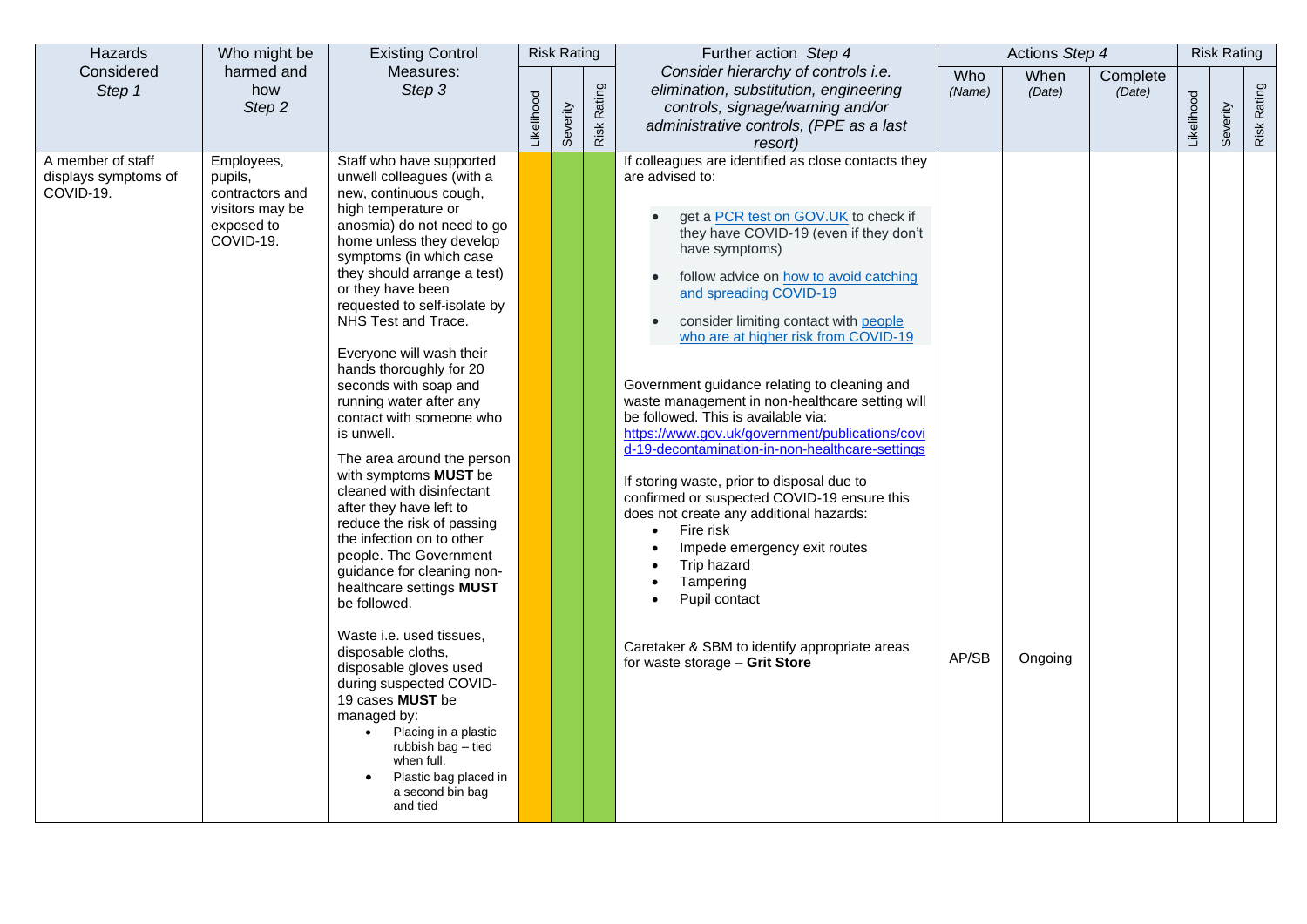| Hazards                                               | Who might be                                                                           | <b>Existing Control</b>                                                                                                                                                                                                                                                                                                                                                                                                                                                                                                                                                                                             |            | <b>Risk Rating</b> |             | Further action Step 4                                                                                                                                                                                                                                                                                                                                                                                                                                                                                                                                                                                                                                                                                           |               | Actions Step 4 |                    |            | <b>Risk Rating</b> |             |
|-------------------------------------------------------|----------------------------------------------------------------------------------------|---------------------------------------------------------------------------------------------------------------------------------------------------------------------------------------------------------------------------------------------------------------------------------------------------------------------------------------------------------------------------------------------------------------------------------------------------------------------------------------------------------------------------------------------------------------------------------------------------------------------|------------|--------------------|-------------|-----------------------------------------------------------------------------------------------------------------------------------------------------------------------------------------------------------------------------------------------------------------------------------------------------------------------------------------------------------------------------------------------------------------------------------------------------------------------------------------------------------------------------------------------------------------------------------------------------------------------------------------------------------------------------------------------------------------|---------------|----------------|--------------------|------------|--------------------|-------------|
| Considered<br>Step 1                                  | harmed and<br>how<br>Step 2                                                            | Measures:<br>Step 3                                                                                                                                                                                                                                                                                                                                                                                                                                                                                                                                                                                                 | Likelihood | Severity           | Risk Rating | Consider hierarchy of controls i.e.<br>elimination, substitution, engineering<br>controls, signage/warning and/or<br>administrative controls, (PPE as a last<br>resort)                                                                                                                                                                                                                                                                                                                                                                                                                                                                                                                                         | Who<br>(Name) | When<br>(Date) | Complete<br>(Date) | Likelihood | Severity           | Risk Rating |
| A member of staff<br>displays symptoms of<br>COVID-19 | Employees,<br>pupils,<br>contractors and<br>visitors may be<br>exposed to<br>COVID-19. | Bins MUST be<br>emptied regularly<br>throughout the day<br>Waste must be<br>placed in a suitable<br>and secure place<br>and marked for<br>storage until the<br>individual test results<br>are known of after<br>the waste has been<br>stored for 72 hours.<br>Line Managers will maintain<br>regular contact with staff<br>members during periods of<br>absence and seek further<br>advice from HR where<br>required.                                                                                                                                                                                               |            |                    |             | Waste can be disposed of when a negative test<br>result is known or after waste has been stored for<br>72 hours.                                                                                                                                                                                                                                                                                                                                                                                                                                                                                                                                                                                                |               |                |                    |            |                    |             |
| Management of<br>confirmed cases of<br>COVID-19       | Employees,<br>pupils,<br>contractors and<br>visitors may be<br>exposed to<br>COVID-19. | Senior Leadership<br>understand the NHS Test<br>and Trace process and how<br>to contact the DfE<br>Coronavirus Helpline.<br>Arrangements for NHS Test<br>and Trace communicated to<br>all staff and parents<br>including their responsibility<br>to follow requirements.<br>Staff and parents instructed<br>to inform school<br>immediately of the results<br>of a test and appropriate<br>action taken.<br>Close contacts will be<br>identified via NHS Test and<br>Trace and school settings<br>will not be expected to<br>undertake contact tracing<br>unless requested to by their<br>local Public Health team. |            |                    |             | DfE Coronavirus Helpline 0800 046 8687<br>Contact information for local Public Health<br>England health protection teams are available<br>via:<br>https://www.gov.uk/guidance/contacts-phe-<br>health-protection-teams<br>Parents provided with information about NHS<br>Test and Trace process and their responsibilities<br>to follow requirements via email, school website,<br>newsletter.<br>The NHS Test and Trace process includes:<br>Staff and pupils MUST not come into<br>school if they have symptoms and must<br>be sent home to self-isolate if they<br>develop them in school.<br>Book a test if displaying symptoms via:<br>https://www.gov.uk/guidance/coronaviru<br>s-covid-19-getting-tested |               |                |                    |            |                    |             |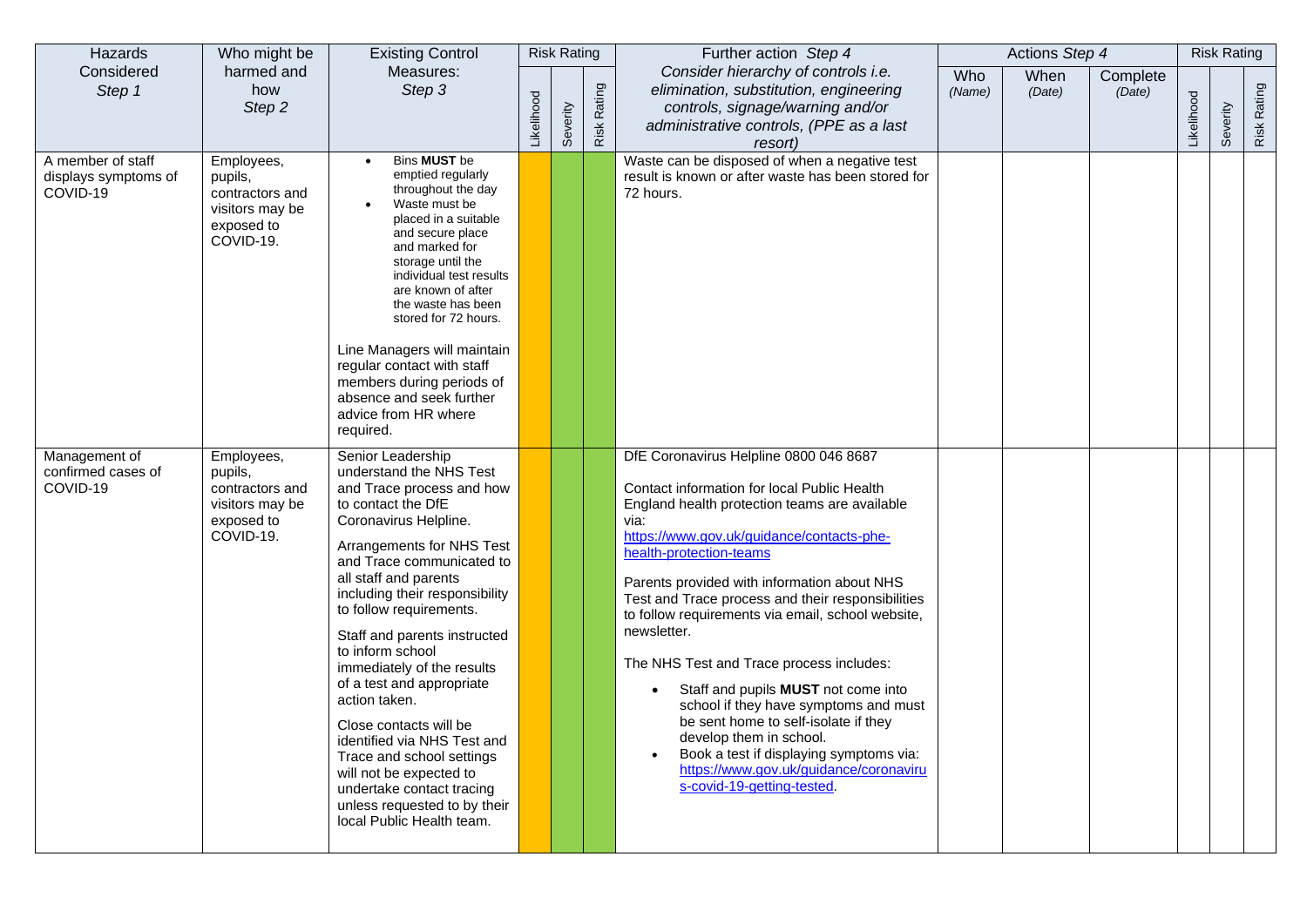| Hazards                                         | Who might be                                                                           | <b>Existing Control</b>                                                                                                                                                                                                                                                                                                                                                                                                                                                                                                                                                                                                                                                                                                                                                                                                                                                                                                                                                   |            | <b>Risk Rating</b> |             | Further action Step 4                                                                                                                                                                                                                                                                                                                                                                                                                                                                                                                                                                                                                                                                                                                                                                                                                                                                                                                                                                                                                                                                                                                                                                                                                                                                                                                                                                                                                                                                |               | Actions Step 4 |                    |            | <b>Risk Rating</b> |             |
|-------------------------------------------------|----------------------------------------------------------------------------------------|---------------------------------------------------------------------------------------------------------------------------------------------------------------------------------------------------------------------------------------------------------------------------------------------------------------------------------------------------------------------------------------------------------------------------------------------------------------------------------------------------------------------------------------------------------------------------------------------------------------------------------------------------------------------------------------------------------------------------------------------------------------------------------------------------------------------------------------------------------------------------------------------------------------------------------------------------------------------------|------------|--------------------|-------------|--------------------------------------------------------------------------------------------------------------------------------------------------------------------------------------------------------------------------------------------------------------------------------------------------------------------------------------------------------------------------------------------------------------------------------------------------------------------------------------------------------------------------------------------------------------------------------------------------------------------------------------------------------------------------------------------------------------------------------------------------------------------------------------------------------------------------------------------------------------------------------------------------------------------------------------------------------------------------------------------------------------------------------------------------------------------------------------------------------------------------------------------------------------------------------------------------------------------------------------------------------------------------------------------------------------------------------------------------------------------------------------------------------------------------------------------------------------------------------------|---------------|----------------|--------------------|------------|--------------------|-------------|
| Considered<br>Step 1                            | harmed and<br>how<br>Step 2                                                            | Measures:<br>Step 3                                                                                                                                                                                                                                                                                                                                                                                                                                                                                                                                                                                                                                                                                                                                                                                                                                                                                                                                                       | Likelihood | Severity           | Risk Rating | Consider hierarchy of controls i.e.<br>elimination, substitution, engineering<br>controls, signage/warning and/or<br>administrative controls, (PPE as a last<br>esort)                                                                                                                                                                                                                                                                                                                                                                                                                                                                                                                                                                                                                                                                                                                                                                                                                                                                                                                                                                                                                                                                                                                                                                                                                                                                                                               | Who<br>(Name) | When<br>(Date) | Complete<br>(Date) | Likelihood | Severity           | Risk Rating |
| Management of<br>confirmed cases of<br>COVID-19 | Employees,<br>pupils,<br>contractors and<br>visitors may be<br>exposed to<br>COVID-19. | Classroom seating plans<br>will be used, when<br>requested by NHS Test and<br>Trace, to assist in<br>identifying close contacts of<br>a positive case.<br>The names or details of<br>people with COVID-19<br><b>MUST NOT</b> be shared<br>unless essential to protect<br>others.<br>The school will not be<br>routinely contacted to<br>provide details of close<br>contacts, only in<br>exceptional circumstances<br>(e.g. in the event of a local<br>outbreak)<br>Evidence of negative test<br>results or other medical<br>evidence <b>MUST NOT</b> be<br>requested before admitting<br>children or welcoming them<br>back after a period of self-<br>isolation.<br>If there is an overall rise in<br>sickness absence where<br>COVID-19 is suspected,<br>then the setting will<br>continue to work with the<br>local health protection team<br>to act to reduce a possible<br>outbreak.<br>DCO and Hos to monitor<br>staff and pupil absence<br>levels due to Covid-19 |            |                    |             | All children can be tested, including<br>$\bullet$<br>children under 5, but children aged 11<br>and under will need to be helped by<br>their parents/carers if using a home<br>testing kit.<br>Provide details of anyone they have<br>been in close contact with if they were<br>to test positive for COVID-19 or if asked<br>by NHS Test and Trace.<br>COVID-19 tests can be booked via the links<br>below:<br>https://www.nhs.uk/conditions/coronavir<br>$\bullet$<br>us-covid-19/testing-and-tracing/<br>https://www.gov.uk/guidance/coronaviru<br>s-covid-19-getting-tested<br>Ordered by phone NHS 119 (for those<br>$\bullet$<br>without access to the internet).<br>On receiving test results the following action<br>must be taken:<br>A negative test result - if they feel well<br>and no longer have COVID-19<br>symptoms they can stop self-isolating.<br>A positive test result - follow the stay at<br>home guidance and MUST continue to<br>self-isolate for 10 full days following the<br>first day of symptoms and then return to<br>school only if they do not have<br>symptoms other than cough or loss of<br>sense of smell/taste. Continue to self-<br>isolate if they have a high temperature -<br>until it returns to normal.<br>Other members of their household (including any<br>siblings) and other close contacts should follow<br>NHS guidance on self isolation:<br>When to self-isolate and what to do -<br>Coronavirus (COVID-19) - NHS (www.nhs.uk) |               |                |                    |            |                    |             |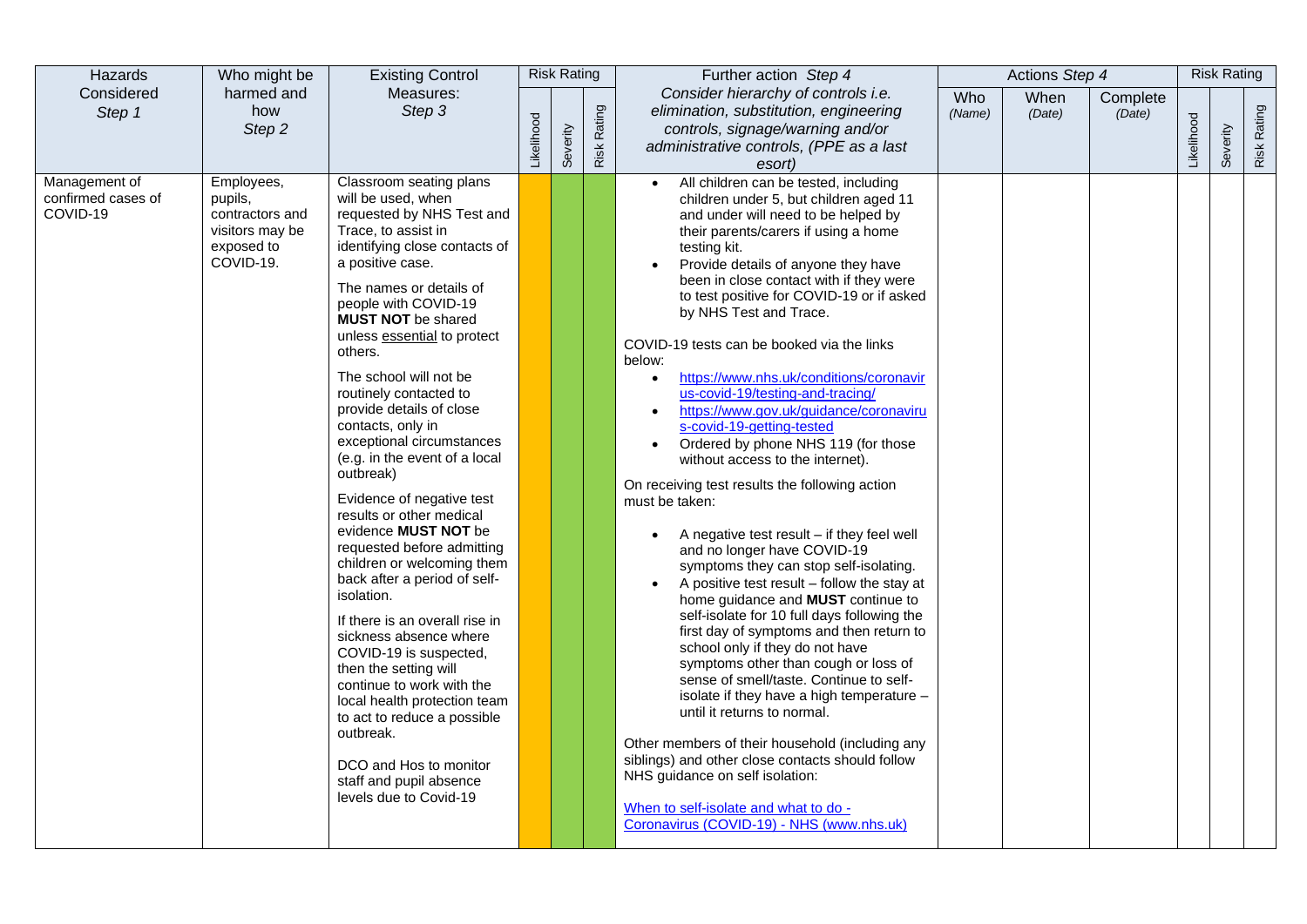| Hazards              | Who might be                           | <b>Existing Control</b> |          | <b>Risk Rating</b>               |                                              | Further action Step 4                                                                                                                                                   |               | Actions Step 4 |                    |        | <b>Risk Rating</b> |                 |
|----------------------|----------------------------------------|-------------------------|----------|----------------------------------|----------------------------------------------|-------------------------------------------------------------------------------------------------------------------------------------------------------------------------|---------------|----------------|--------------------|--------|--------------------|-----------------|
| Considered<br>Step 1 | harmed and<br>how<br>Step <sub>2</sub> | Measures:<br>Step 3     | $\sigma$ | ₹<br>$\Omega$<br>CD.<br>$\omega$ | ත<br>ത<br>$\overline{\phantom{0}}$<br>ᅩ<br>ဖ | Consider hierarchy of controls i.e.<br>elimination, substitution, engineering<br>controls, signage/warning and/or<br>administrative controls, (PPE as a last<br>resort) | Who<br>(Name) | When<br>(Date) | Complete<br>(Date) | 高<br>兰 |                    | ರಾ<br>$\propto$ |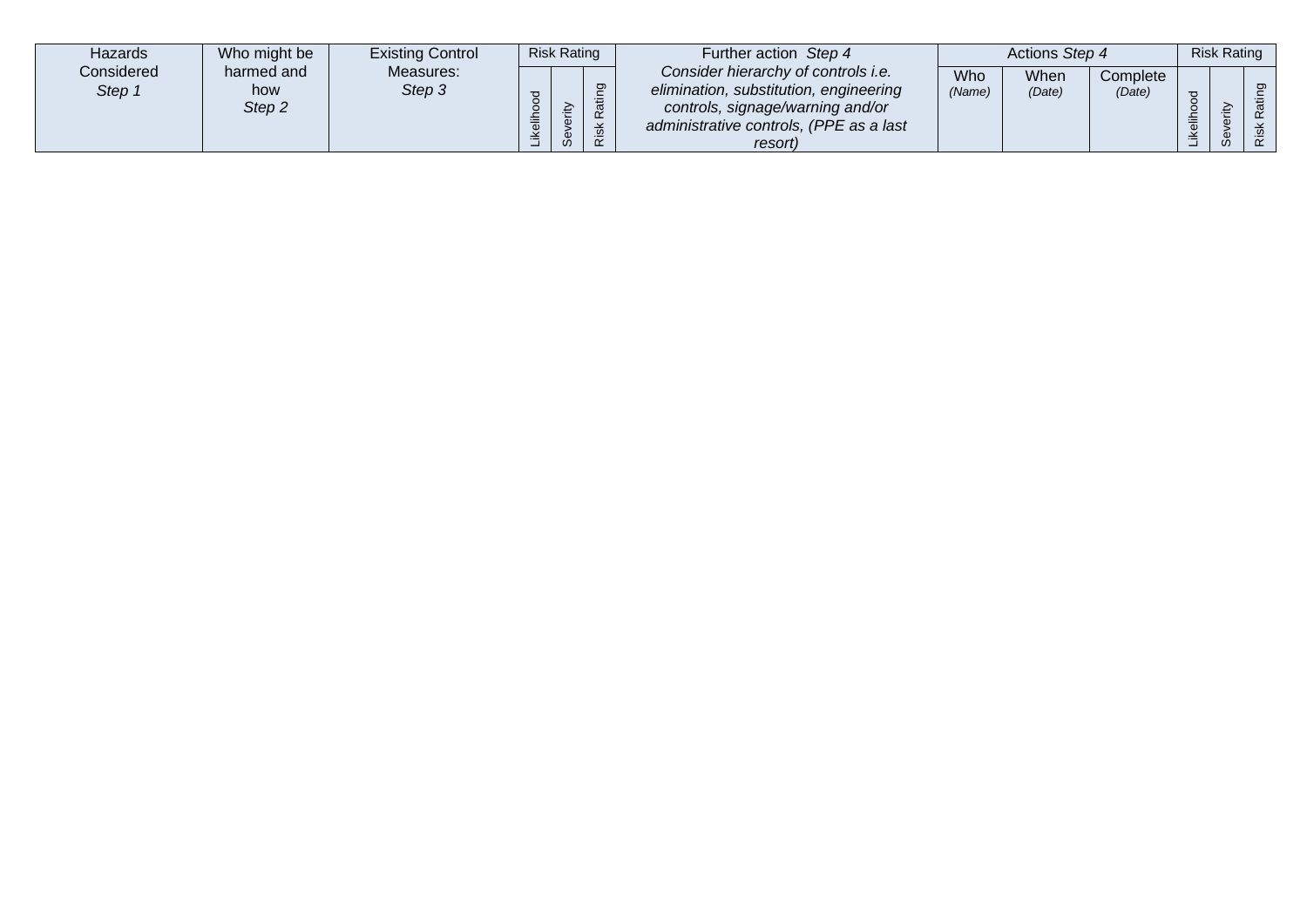| Pupil/staff transmission<br>of COVID-19. | Employees,<br>pupils,<br>contractors and<br>visitors may be<br>exposed to<br>COVID-19. | All staff, pupils, contractors<br>and visitors are required to<br>wash/sanitise their hands at<br>regular intervals throughout<br>the day.<br>Staff to reinforce hygiene<br>messages to pupils<br>Avoid touching<br>eyes, nose and<br>mouth with<br>unwashed hands.<br>Wash hands<br>immediately after<br>doing so.<br>Catch it. Bin it. Kill<br>it. Cover                                          |                    | Government guidance for schools can be found<br>at:<br>https://www.gov.uk/government/collections/guida<br>nce-for-schools-coronavirus-covid-19<br>Clear handwashing signage displayed<br>throughout school/setting.<br>Pupils asked to wash hands with soap and water<br>before starting wraparound session.<br>Caretaker will be responsible for checking stocks<br>of soap and hand drying facilities throughout<br>each day. Staff to report any issues. |    |                |  |                    |  |
|------------------------------------------|----------------------------------------------------------------------------------------|-----------------------------------------------------------------------------------------------------------------------------------------------------------------------------------------------------------------------------------------------------------------------------------------------------------------------------------------------------------------------------------------------------|--------------------|-------------------------------------------------------------------------------------------------------------------------------------------------------------------------------------------------------------------------------------------------------------------------------------------------------------------------------------------------------------------------------------------------------------------------------------------------------------|----|----------------|--|--------------------|--|
|                                          |                                                                                        | cough/sneeze with<br>tissue then throw<br>tissue in bin and<br>wash hands<br>Use of foaming hand<br>sanitiser and accessibility to<br>children is risk assessed<br>within a COSHH<br>assessment and MSDS<br>sheet is available.                                                                                                                                                                     |                    | Non-alcohol hand sanitiser provided for use by<br>pupils, tested to EN14476 against enveloped<br>viruses, certification of the lab test is held on file.<br>Caretaker to check stock levels and report<br>shortages to caretaker.                                                                                                                                                                                                                           | AP | Ongoing        |  |                    |  |
|                                          |                                                                                        | Note: hand washing is<br>more effective than the<br>use of hand sanitiser.<br>The government has<br>removed the requirement to<br>wear face coverings in law<br>but expects and<br>recommends that they are<br>worn in enclosed and<br>crowded spaces where<br>staff/children may come<br>into contact with people<br>they do not normally meet.<br>Face coverings to be work<br>in communal areas. |                    | If there is a substantial increase in the number of<br>positive cases in school (see the stepping<br>measures up and down section for more<br>information), a director of public health might<br>advise that face coverings should temporarily be<br>worn in communal areas or classrooms (by<br>pupils staff and visitors, unless exempt).                                                                                                                 |    |                |  |                    |  |
| Hazards                                  | Who might be                                                                           | <b>Existing Control</b>                                                                                                                                                                                                                                                                                                                                                                             | <b>Risk Rating</b> | Further action Step 4                                                                                                                                                                                                                                                                                                                                                                                                                                       |    | Actions Step 4 |  | <b>Risk Rating</b> |  |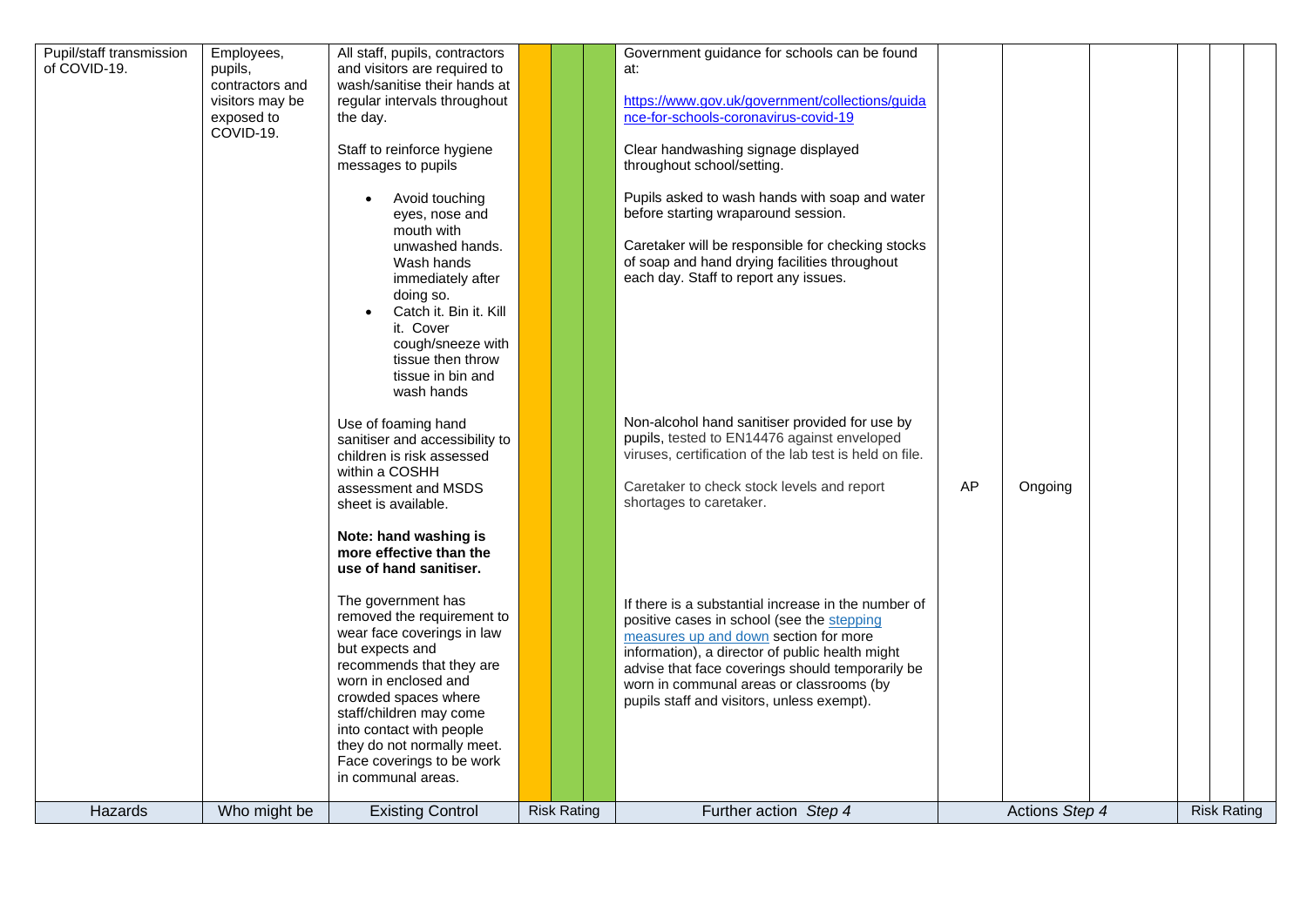| Considered<br>Step 1                     | harmed and<br>how<br>Step 2                                                            | Measures:<br>Step 3                                                                                                                                                                                                                                                                                                                                                                                                                                                                                                                                                                                                                                                                                                                                                                                                                                                                                                                                                                         | Likelihood | Severity | Risk Rating | Consider hierarchy of controls i.e.<br>elimination, substitution, engineering<br>controls, signage/warning and/or<br>administrative controls, (PPE as a last<br>resort)                                                                                                                                                                                                                                                                                                                                                                                                                                                                                                                                                                                                                                                                                                                                                                              | Who<br>(Name) | When<br>(Date) | Complete<br>(Date) | Likelihood | Severity | Risk Rating |
|------------------------------------------|----------------------------------------------------------------------------------------|---------------------------------------------------------------------------------------------------------------------------------------------------------------------------------------------------------------------------------------------------------------------------------------------------------------------------------------------------------------------------------------------------------------------------------------------------------------------------------------------------------------------------------------------------------------------------------------------------------------------------------------------------------------------------------------------------------------------------------------------------------------------------------------------------------------------------------------------------------------------------------------------------------------------------------------------------------------------------------------------|------------|----------|-------------|------------------------------------------------------------------------------------------------------------------------------------------------------------------------------------------------------------------------------------------------------------------------------------------------------------------------------------------------------------------------------------------------------------------------------------------------------------------------------------------------------------------------------------------------------------------------------------------------------------------------------------------------------------------------------------------------------------------------------------------------------------------------------------------------------------------------------------------------------------------------------------------------------------------------------------------------------|---------------|----------------|--------------------|------------|----------|-------------|
| Pupil/staff transmission<br>of COVID-19. | Employees,<br>pupils,<br>contractors and<br>visitors may be<br>exposed to<br>COVID-19. | Social distancing measures<br>have now ended in schools<br>and childcare settings.<br>It is no longer necessary to<br>restrict contact between<br>groups of children or to<br>keep children in consistent<br>groups or 'bubbles'.<br>Maintain stocks of Covid-19<br>Self-Test kits and regularly<br>encourage staff to self-test<br>at least twice a week.<br>When test kit stocks start to<br>run low they will not be<br>automatically despatched.<br>More test kits will be<br>ordered using the online<br>re-ordering portal quoting<br>the school's Unique<br><b>Organisation Number</b><br>(UON) 37055399<br>Senior Leadership and staff<br>vigilance in maintaining the<br>key control measures of:<br>Ensure good<br>$\bullet$<br>hygiene for<br>everyone<br>Maintain<br>appropriate<br>cleaning regimes<br>Keep occupied<br>spaces well<br>ventilated<br><b>Follow Public</b><br>Health advice on<br>testing, self-<br>isolation and<br>managing<br>confirmed cases of<br>Covid-19 |            |          |             | Develop contingency plans for possible local<br>outbreaks<br>If there is a substantial increase in the number of<br>positive cases in school additional actions will be<br>put in place which may include<br>Additional enhanced cleaning routines<br>re-instating social distancing<br>re-introduction of face coverings for<br>adults in communal spaces<br>consistent groupings of pupils<br>restricting parent/carer access to school<br>building and playground<br>Any decision to recommend the reintroduction of<br>'bubbles' would not be taken lightly and would<br>need to take account of the detrimental impact<br>they can have on the delivery of education.<br>The threshold for considering additional<br>actions will be 5 positive cases in a single<br>class within a 10 day period.<br>To support outbreak interventions, school may<br>be asked to increase the frequency of testing by<br>the local Director of Public Health. |               |                |                    |            |          |             |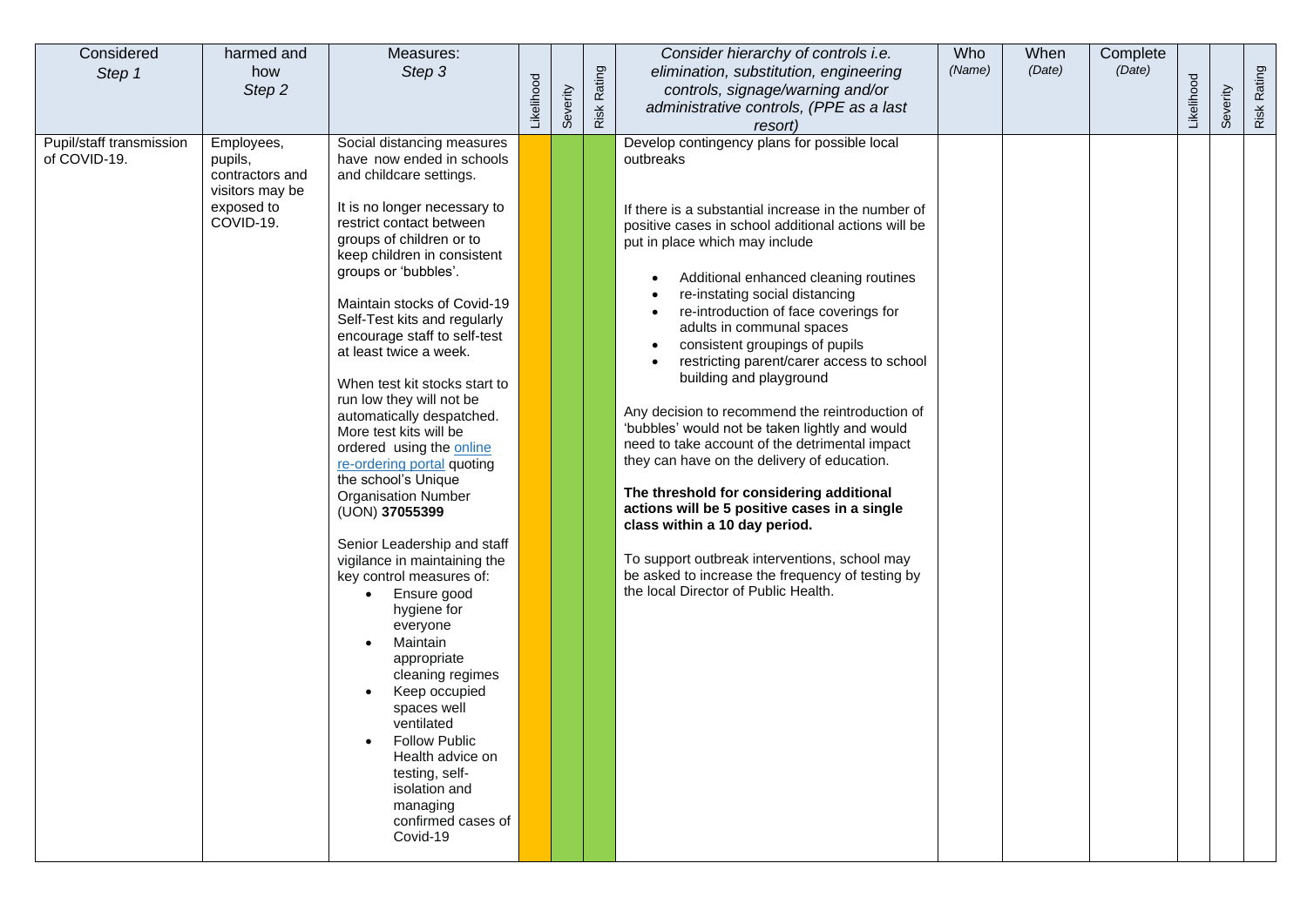| Hazards                                                          | Who might be                                                                           | <b>Existing Control</b>                                                                                                                                                                                                                                                                                                                                                                                                                                                                                                                                                                                                                                                                                                                                                                                                                                                                                                                                                                          |            | <b>Risk Rating</b> |             | Further action Step 4                                                                                                                                                                                                                                                                                                                                                                                                                                                                        |               | Actions Step 4 |                    |            | <b>Risk Rating</b> |             |
|------------------------------------------------------------------|----------------------------------------------------------------------------------------|--------------------------------------------------------------------------------------------------------------------------------------------------------------------------------------------------------------------------------------------------------------------------------------------------------------------------------------------------------------------------------------------------------------------------------------------------------------------------------------------------------------------------------------------------------------------------------------------------------------------------------------------------------------------------------------------------------------------------------------------------------------------------------------------------------------------------------------------------------------------------------------------------------------------------------------------------------------------------------------------------|------------|--------------------|-------------|----------------------------------------------------------------------------------------------------------------------------------------------------------------------------------------------------------------------------------------------------------------------------------------------------------------------------------------------------------------------------------------------------------------------------------------------------------------------------------------------|---------------|----------------|--------------------|------------|--------------------|-------------|
| Considered<br>Step 1                                             | harmed and<br>how<br>Step 2                                                            | Measures:<br>Step 3                                                                                                                                                                                                                                                                                                                                                                                                                                                                                                                                                                                                                                                                                                                                                                                                                                                                                                                                                                              | Likelihood | Severity           | Risk Rating | Consider hierarchy of controls i.e.<br>elimination, substitution, engineering<br>controls, signage/warning and/or<br>administrative controls, (PPE as a last<br>resort)                                                                                                                                                                                                                                                                                                                      | Who<br>(Name) | When<br>(Date) | Complete<br>(Date) | Likelihood | Severity           | Risk Rating |
| COVID-19 transmission<br>via the physical school<br>environment. | Employees,<br>pupils,<br>contractors and<br>visitors may be<br>exposed to<br>COVID-19. | Enhanced daytime cleaning<br>regimes will focus on<br>regular, hourly cleaning of<br>communal touch points<br>such as door handles,<br>banister rails, taps and hard<br>surfaces and emptying<br>bins.<br>All toilets regularly used by<br>staff and pupils will have<br>touch points including toilet<br>seats cleaned throughout<br>the day.<br>All pupils will be<br>encouraged to thoroughly<br>cleanse hands before and<br>after sharing equipment.<br>Cleaning packs available<br>for all staff to access.<br>Cleaning packs stored<br>safely and products are not<br>used in proximity to pupils.<br>The risks from any<br>hazardous substances<br>used for cleaning is<br>communicated to staff via<br>COSHH risk assessment<br>and MSDS sheets.<br>Doors will be propped<br>open, where safe to do so<br>(considering fire safety and<br>safeguarding), to limit use<br>of door handles and aid<br>ventilation. Fire doors close<br>automatically on the<br>sounding of the fire alarm. |            |                    |             | Caretaker will be responsible for checking stocks<br>of cleaning products and resources.<br>Government guidance relating to cleaning and<br>waste management in non-healthcare setting will<br>be followed. This is available via:<br>https://www.gov.uk/government/publications/covi<br>d-19-decontamination-in-non-healthcare-settings<br>Copies of COSHH Risk Assessments and MSDS<br>available in staffroom and digitally in the H&S<br>folder in 'Staff' on the school network Y drive. | AP            | Ongoing        |                    |            |                    |             |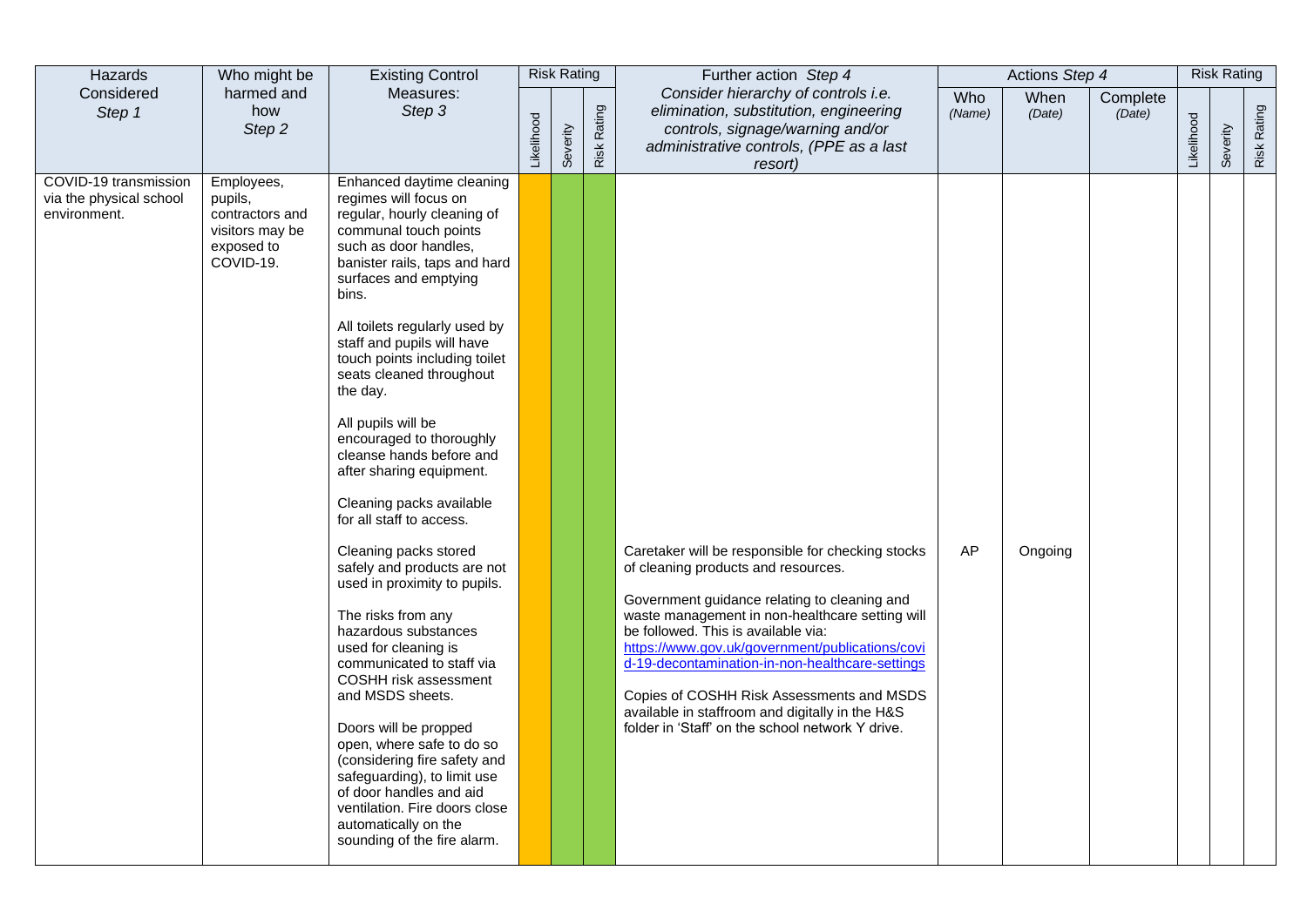| Hazards                                                                | Who might be                                                                           | <b>Existing Control</b>                                                                                                                                                                                                                                                                                                                                                                                                                                                                                                                                                                                                                                                        |            | <b>Risk Rating</b> |                    | Further action Step 4                                                                                                                                                                                                                                                                                                                                                                                   |               | Actions Step 4 |                    |            | <b>Risk Rating</b> |             |
|------------------------------------------------------------------------|----------------------------------------------------------------------------------------|--------------------------------------------------------------------------------------------------------------------------------------------------------------------------------------------------------------------------------------------------------------------------------------------------------------------------------------------------------------------------------------------------------------------------------------------------------------------------------------------------------------------------------------------------------------------------------------------------------------------------------------------------------------------------------|------------|--------------------|--------------------|---------------------------------------------------------------------------------------------------------------------------------------------------------------------------------------------------------------------------------------------------------------------------------------------------------------------------------------------------------------------------------------------------------|---------------|----------------|--------------------|------------|--------------------|-------------|
| Considered<br>Step 1                                                   | harmed and<br>how<br>Step 2                                                            | Measures:<br>Step 3                                                                                                                                                                                                                                                                                                                                                                                                                                                                                                                                                                                                                                                            | Likelihood | Severity           | <b>Risk Rating</b> | Consider hierarchy of controls i.e.<br>elimination, substitution, engineering<br>controls, signage/warning and/or<br>administrative controls, (PPE as a last<br>resort)                                                                                                                                                                                                                                 | Who<br>(Name) | When<br>(Date) | Complete<br>(Date) | Likelihood | Severity           | Risk Rating |
| Large groups<br>congregating making<br>social distancing<br>difficult. | Employees,<br>pupils,<br>contractors and<br>visitors may be<br>exposed to<br>COVID-19. | Lower School (Y3 & Y4)<br>and Upper School (Y5 &<br>Y6) will continue to have<br>staggered break and<br>lunchtimes reducing the<br>number of children out on<br>the playground and moving<br>around school at any one<br>time.<br>Whole school assemblies<br>postponed.<br>All adults in school<br>environment reminded of<br>government guidance<br>regarding face coverings:<br>'The government has<br>removed the requirement to<br>wear face coverings in law.<br>Face coverings should be<br>worn in crowded and<br>enclosed spaces where you<br>may come into contact with<br>people you don't normally<br>meet.'- face coverings<br>should be worn in<br>communal areas |            |                    |                    | If there is a substantial increase in the number of<br>positive cases in school additional actions will be<br>put in place which may include<br>Additional enhanced cleaning routines<br>re-instating social distancing<br>re-introduction of face coverings for<br>adults in communal spaces<br>consistent groupings of pupils<br>restricting parent/carer access to school<br>building and playground |               |                |                    |            |                    |             |
| Pupils unable/unwilling<br>to follow the COVID-19<br>control measures. | Employees,<br>pupils,<br>contractors and<br>visitors may be<br>exposed to<br>COVID-19. | Consistent positive<br>reinforcement to pupils<br>throughout wraparound<br>sessions regarding key<br>control measures:<br>Social distancing<br>Cough / sneeze<br>into tissue<br>Washing hands                                                                                                                                                                                                                                                                                                                                                                                                                                                                                  |            |                    |                    |                                                                                                                                                                                                                                                                                                                                                                                                         |               |                |                    |            |                    |             |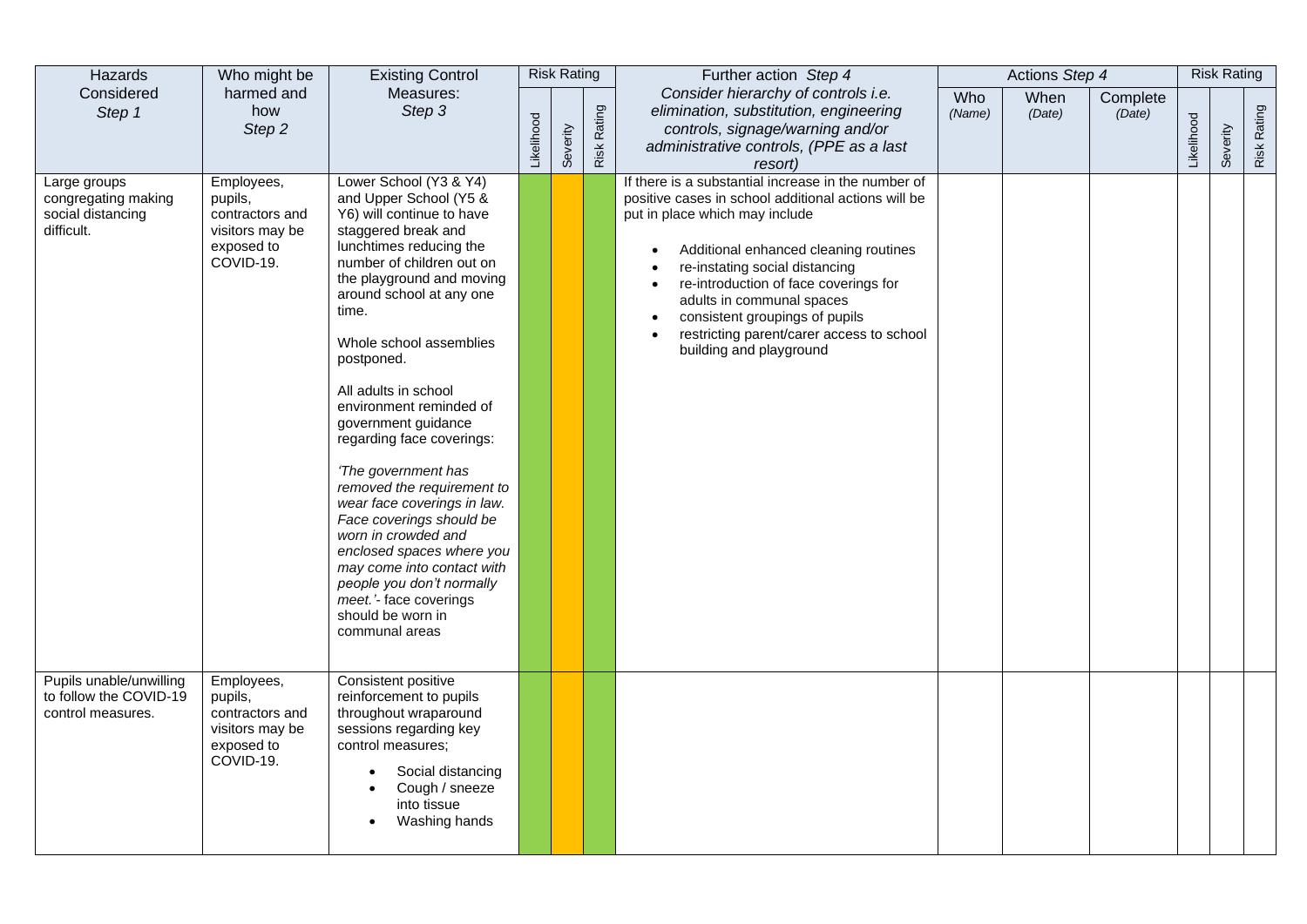| Hazards                                                                                                                                              | Who might be                                                                           | <b>Existing Control</b>                                                                                                                                                                                                                                                                                                                                           |            | <b>Risk Rating</b> |                    | Further action Step 4                                                                                                                                                                                                                         |                        | Actions Step 4               |                    |            | <b>Risk Rating</b> |             |
|------------------------------------------------------------------------------------------------------------------------------------------------------|----------------------------------------------------------------------------------------|-------------------------------------------------------------------------------------------------------------------------------------------------------------------------------------------------------------------------------------------------------------------------------------------------------------------------------------------------------------------|------------|--------------------|--------------------|-----------------------------------------------------------------------------------------------------------------------------------------------------------------------------------------------------------------------------------------------|------------------------|------------------------------|--------------------|------------|--------------------|-------------|
| Considered<br>Step 1                                                                                                                                 | harmed and<br>how<br>Step 2                                                            | Measures:<br>Step 3                                                                                                                                                                                                                                                                                                                                               | Likelihood | Severity           | <b>Risk Rating</b> | Consider hierarchy of controls i.e.<br>elimination, substitution, engineering<br>controls, signage/warning and/or<br>administrative controls, (PPE as a last<br>resort)                                                                       | Who<br>(Name)          | When<br>(Date)               | Complete<br>(Date) | Likelihood | Severity           | Risk Rating |
| Pupils unable/unwilling<br>to follow the COVID-19<br>control measures.                                                                               | Employees,<br>pupils,<br>contractors and<br>visitors may be<br>exposed to<br>COVID-19. | <b>Build hand</b><br>washing/sanitisation into<br>the routine of the<br>wraparound/holiday club<br>session;<br>On arrival<br>Before/after eating<br>Before/after<br>sharing resources/<br>Equipment<br>Before/after break<br>All staff to communicate<br>behaviour expectations to<br>pupils and discuss possible<br>sanctions with pupils and<br>parents/carers. |            |                    |                    |                                                                                                                                                                                                                                               |                        |                              |                    |            |                    |             |
| Lack of essential<br>supplies, including PPE,<br>cleaning materials and<br>hygiene products may<br>increase the risk of<br>COVID-19<br>transmission. | Employees,<br>pupils,<br>contractors and<br>visitors may be<br>exposed to<br>COVID-19. | Secure supply chain in<br>place for essential supplies.<br>Confirmation from<br>contractor agencies (e.g.<br>cleaning and catering) that<br>processes are in place for<br>the supply of materials and                                                                                                                                                             |            |                    |                    | Caretaker will be responsible for checking stocks<br>of cleaning materials and hygiene products<br>throughout the day.<br>SBM will be responsible for checking stocks of<br>PPE weekly.<br>Admin Officer will be responsible for ordering and | AP<br><b>SB</b><br>RF  | Weekly<br>Weekly<br>When     | Ongoing<br>Ongoing |            |                    |             |
|                                                                                                                                                      |                                                                                        | provision of service.<br>Stock of PPE, cleaning<br>materials and hygiene<br>products managed to<br>ensure supplies do not run<br>out.                                                                                                                                                                                                                             |            |                    |                    | sourcing stocks of PPE, cleaning materials and<br>hygiene products.<br>Where there is an unmet urgent need for PPE<br>contact the trust's Chief Operations Officer.                                                                           | <b>SB</b>              | required<br>When<br>required |                    |            |                    |             |
| Inadequate<br>management of<br>contractors and/or<br>visitors increasing risk<br>of COVID-19<br>transmission.                                        | Employees,<br>pupils,<br>contractors and<br>visitors may be<br>exposed to<br>COVID-19. | Contractors will be sent a<br>'Contractor Induction Form'<br>in advance of arrival which<br>includes current COVID-19<br>safety measures.                                                                                                                                                                                                                         |            |                    |                    | Operations Manager to conduct contractor<br>induction and maintain a record.                                                                                                                                                                  | $\overline{\text{SB}}$ | When<br>required             |                    |            |                    |             |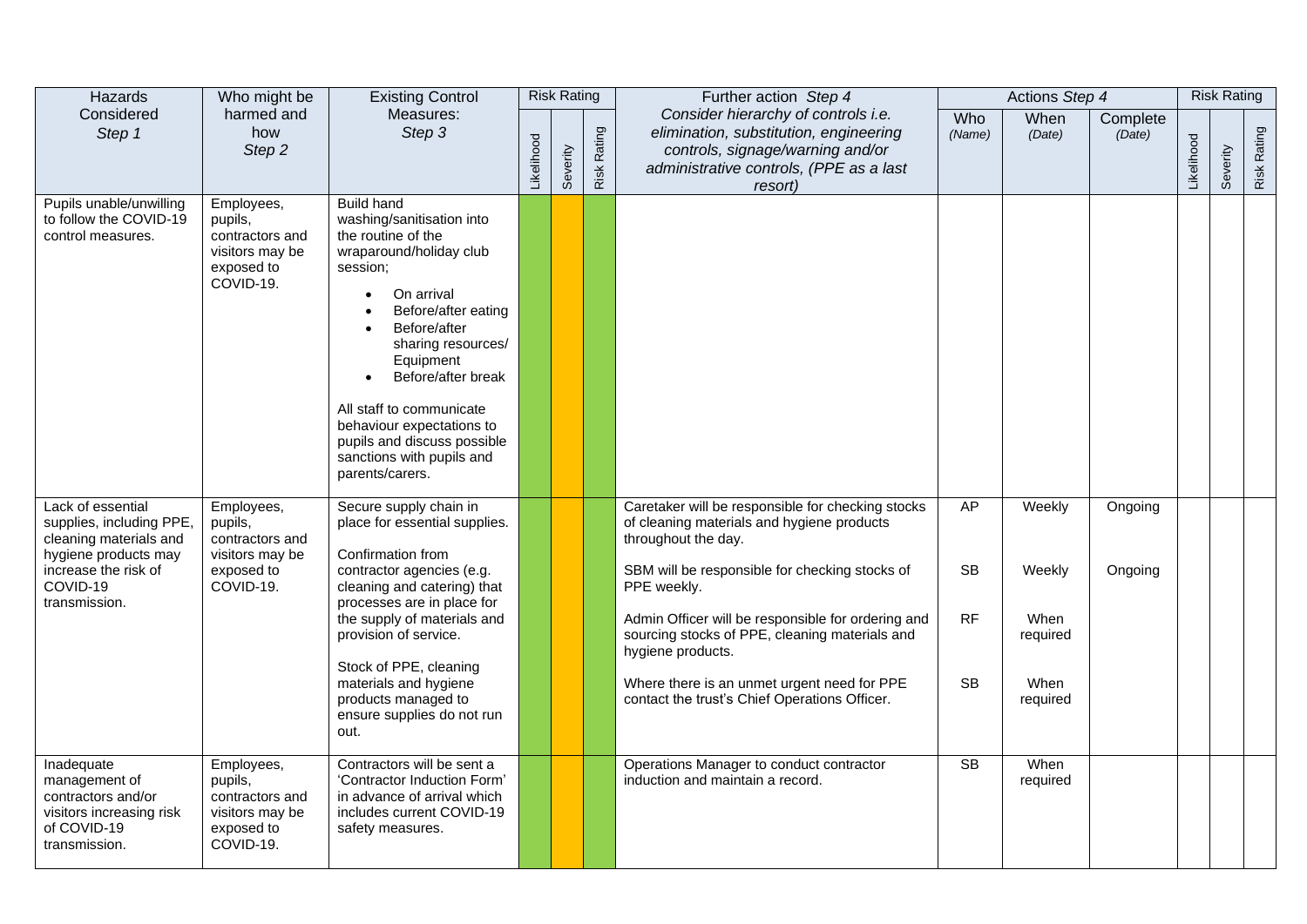| Hazards                                                                                                       | Who might be                                                                                                                                          | <b>Existing Control</b>                                                                                                                                                                                                                                                                                                                                                                                                                                                                                                                                                                                                                      |            | <b>Risk Rating</b> |             | Further action Step 4                                                                                                                                                                                                                                                                                                                                                                                                                |                              | Actions Step 4                                  |                    |            | <b>Risk Rating</b> |             |
|---------------------------------------------------------------------------------------------------------------|-------------------------------------------------------------------------------------------------------------------------------------------------------|----------------------------------------------------------------------------------------------------------------------------------------------------------------------------------------------------------------------------------------------------------------------------------------------------------------------------------------------------------------------------------------------------------------------------------------------------------------------------------------------------------------------------------------------------------------------------------------------------------------------------------------------|------------|--------------------|-------------|--------------------------------------------------------------------------------------------------------------------------------------------------------------------------------------------------------------------------------------------------------------------------------------------------------------------------------------------------------------------------------------------------------------------------------------|------------------------------|-------------------------------------------------|--------------------|------------|--------------------|-------------|
| Considered<br>Step 1                                                                                          | harmed and<br>how<br>Step 2                                                                                                                           | Measures:<br>Step 3                                                                                                                                                                                                                                                                                                                                                                                                                                                                                                                                                                                                                          | Likelihood | Severity           | Risk Rating | Consider hierarchy of controls i.e.<br>elimination, substitution, engineering<br>controls, signage/warning and/or<br>administrative controls, (PPE as a last<br>resort)                                                                                                                                                                                                                                                              | Who<br>(Name)                | When<br>(Date)                                  | Complete<br>(Date) | Likelihood | Severity           | Risk Rating |
| Inadequate<br>management of<br>contractors and/or<br>visitors increasing risk<br>of COVID-19<br>transmission. | Employees,<br>pupils,<br>contractors and<br>visitors may be<br>exposed to<br>COVID-19.                                                                | Key procedures for working<br>in the school environment<br>and COVID-19 controls<br>discussed with<br>visitors/contractors on<br>arrival.<br>Pre-booking system in<br>place for contractors and<br>visitors.                                                                                                                                                                                                                                                                                                                                                                                                                                 |            |                    |             |                                                                                                                                                                                                                                                                                                                                                                                                                                      |                              |                                                 |                    |            |                    |             |
| Risk of fire and delayed<br>evacuation due to<br>insufficient fire safety<br>management.                      | Staff, pupils,<br>visitors.<br>contractors and<br>members of the<br>public may be<br>subject to serious<br>injury/death in<br>the event of a<br>fire. | <b>Fire Risk Assessment</b><br>reviewed to take into<br>account any changes to the<br>use of building and/or<br>rooms within it.<br>Consideration given to new<br>hazards which may have<br>been introduced, e.g.<br>increased supplies of PPE<br>(source of fuel), alcohol<br>hand gel (flammable - kept<br>away from heat sources)<br>furniture storage (blocked<br>escape routes and exits)<br>Doors propped open (to<br>minimise hand contact and<br>aid ventilation) MUST be<br>closed on sounding of the<br>fire alarm and at the end of<br>the school day.<br>Fire doors close<br>automatically on the<br>sounding of the fire alarm. |            |                    |             | External FRA (Steve Gore Arc Partnership) - No<br><b>Significant Action Points</b><br>SBM will be responsible for updating any fire<br>evacuation routes.<br>Caretaker will be responsible for routine<br>monitoring of fire safety provisions and<br>maintaining a record within the fire log book.<br>Caretaker will be responsible for daily checks of<br>the school building to ensure fire evacuation<br>routes are kept clear. | Arc<br><b>SB</b><br>AP<br>AP | 15.06.21<br>When<br>required<br>Weekly<br>Daily | 15.06.21           |            |                    |             |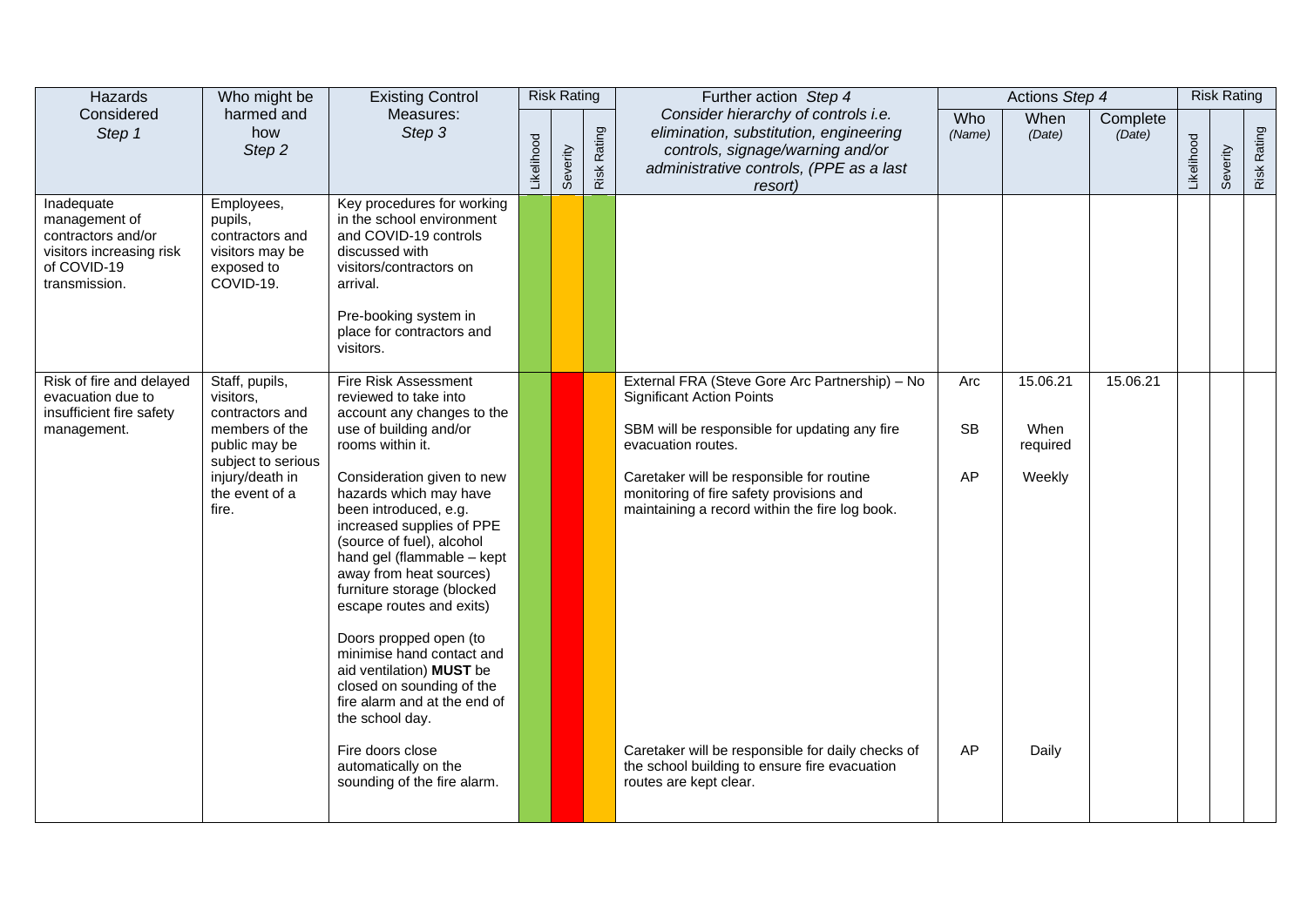| Hazards                                                                                  | Who might be                                                                                                                                                                                                    | <b>Existing Control</b>                                                                                                                                                                                                                                                                                                                                                                                                                                                                               |            | <b>Risk Rating</b> |             | Further action Step 4                                                                                                                                                                                                                                                                                                                                                                                   |               | Actions Step 4   |                    |            | <b>Risk Rating</b> |             |
|------------------------------------------------------------------------------------------|-----------------------------------------------------------------------------------------------------------------------------------------------------------------------------------------------------------------|-------------------------------------------------------------------------------------------------------------------------------------------------------------------------------------------------------------------------------------------------------------------------------------------------------------------------------------------------------------------------------------------------------------------------------------------------------------------------------------------------------|------------|--------------------|-------------|---------------------------------------------------------------------------------------------------------------------------------------------------------------------------------------------------------------------------------------------------------------------------------------------------------------------------------------------------------------------------------------------------------|---------------|------------------|--------------------|------------|--------------------|-------------|
| Considered<br>Step 1                                                                     | harmed and<br>how<br>Step <sub>2</sub>                                                                                                                                                                          | Measures:<br>Step <sub>3</sub>                                                                                                                                                                                                                                                                                                                                                                                                                                                                        | Likelihood | Severity           | Risk Rating | Consider hierarchy of controls i.e.<br>elimination, substitution, engineering<br>controls, signage/warning and/or<br>administrative controls, (PPE as a last<br>resort)                                                                                                                                                                                                                                 | Who<br>(Name) | When<br>(Date)   | Complete<br>(Date) | Likelihood | Severity           | Risk Rating |
| Risk of fire and delayed<br>evacuation due to<br>insufficient fire safety<br>management. | Staff, pupils,<br>visitors,<br>contractors and<br>members of the<br>public may be<br>subject to serious<br>injury/death in<br>the event of a<br>fire.                                                           | Fire evacuation routes kept<br>clear at all times and safe<br>egress from the building<br>maintained.<br>Staff familiar with fire<br>evacuation routine and<br>routes.<br>Children briefed on<br>evacuation procedures.<br>Termly fire evacuation drill.<br><b>Personal Emergency</b><br>Evacuation Plans (PEEPs)<br>will be reviewed to ensure<br>support can be provided to<br>staff and pupils.<br>Contingency plans put in<br>place for alternative support<br>for PEEPs due to staff<br>absence. |            |                    |             | SBM will be responsible for reviewing PEEPs<br>regularly and amending support plans as<br>required.                                                                                                                                                                                                                                                                                                     | <b>SB</b>     | When<br>required |                    |            |                    |             |
| Inadequate first aid<br>provision                                                        | In the event of an<br>accident, injury or<br>emergency<br>situation, staff,<br>pupils and<br>visitors may<br>suffer as a result<br>of inadequate<br>first aid provision<br>or incorrect first<br>aid treatment. | Multiple members of staff<br>with current Paediatric First<br>Aid certificates.<br>First Aid training for key<br>staff updated 18.06.21.<br>Staff aware of procedure for<br>managing a symptomatic<br>individual.<br>Staff aware of MIR<br>procedures.                                                                                                                                                                                                                                                |            |                    |             | HSE guidance is available on the Health and<br>Safety (First Aid) Regulations 1981, accessible<br>via:<br>https://www.hse.gov.uk/pubns/books/l74.htm<br>The Health and Safety Executive (HSE) has<br>issued guidance for first aid during the<br>coronavirus (COVID-19) outbreak, available via:<br>https://www.hse.gov.uk/coronavirus/first-aid-and-<br>medicals/first-aid-certificate-coronavirus.htm |               |                  |                    |            |                    |             |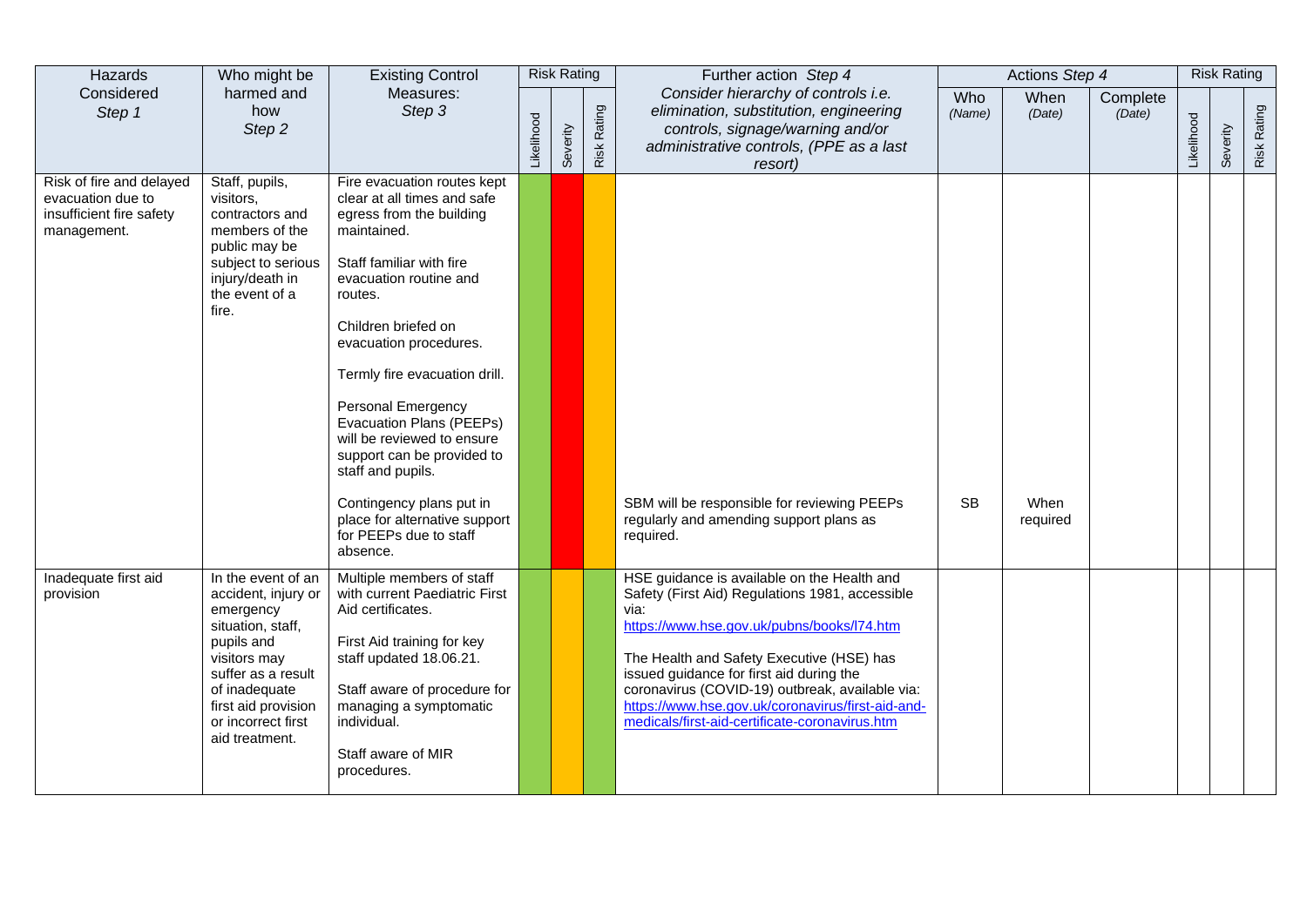| Hazards                                                                                                                                | Who might be                                                                                                                                                                                                    | <b>Existing Control</b>                                                                                                                                                                                                                                                                                                                      |            | <b>Risk Rating</b> |                    | Further action Step 4                                                                                                                                                                                                             |                   | Actions Step 4 |                                                                       |            | <b>Risk Rating</b> |                    |
|----------------------------------------------------------------------------------------------------------------------------------------|-----------------------------------------------------------------------------------------------------------------------------------------------------------------------------------------------------------------|----------------------------------------------------------------------------------------------------------------------------------------------------------------------------------------------------------------------------------------------------------------------------------------------------------------------------------------------|------------|--------------------|--------------------|-----------------------------------------------------------------------------------------------------------------------------------------------------------------------------------------------------------------------------------|-------------------|----------------|-----------------------------------------------------------------------|------------|--------------------|--------------------|
| Considered<br>Step 1                                                                                                                   | harmed and<br>how<br>Step 2                                                                                                                                                                                     | Measures:<br>Step 3                                                                                                                                                                                                                                                                                                                          | Likelihood | Severity           | <b>Risk Rating</b> | Consider hierarchy of controls i.e.<br>elimination, substitution, engineering<br>controls, signage/warning and/or<br>administrative controls, (PPE as a last<br>resort)                                                           | Who<br>(Name)     | When<br>(Date) | Complete<br>(Date)                                                    | Likelihood | everity<br>Ō       | <b>Risk Rating</b> |
| Inadequate first aid<br>provision                                                                                                      | In the event of an<br>accident, injury or<br>emergency<br>situation, staff,<br>pupils and<br>visitors may<br>suffer as a result<br>of inadequate<br>first aid provision<br>or incorrect first<br>aid treatment. | First Aid Risk Assessment<br>reviewed regularly and<br>updated.<br>First aid kits suitably<br>located, well stocked and<br>checked routinely.<br>Staff aware of method for<br>contacting emergency<br>services - signage in<br>school office.                                                                                                |            |                    |                    | Government guidance issued for COVID-19<br>Personal Protective Equipment is available at:<br>https://www.gov.uk/government/collections/coronavirus<br>-covid-19-personal-protective-equipment-ppe                                 |                   |                |                                                                       |            |                    |                    |
| Staff experience<br>violence, verbal abuse<br>and aggression from<br>parents/pupils/visitors/<br>contractors/members of<br>the public. | Staff and pupils<br>may suffer<br>stress, anxiety<br>and physical<br>injuries (cuts,<br>bruising,<br>fractures) if<br>abusive incidents<br>occur.                                                               | Vigilant supervision and<br>awareness of pupil<br>behaviours at all times.<br>Communicate behaviour<br>expectations and discuss<br>possible sanctions with<br>pupil and parents/carers.<br>Individual Pupil Risk<br>Assessments completed<br>where necessary.<br>Access to school building<br>restricted, entry by pre-<br>arrangement only. |            |                    |                    | If necessary follow the school's Behaviour Policy.<br>Entry to school site denied.<br>All incidents where staff experience violence,<br>verbal abuse or aggression MUST be reported to<br>a member of the Senior Leadership Team. |                   |                |                                                                       |            |                    |                    |
| Assessor Signature:                                                                                                                    |                                                                                                                                                                                                                 |                                                                                                                                                                                                                                                                                                                                              | Date:      | 08.12.21           |                    | Head of School Signature:                                                                                                                                                                                                         | Date:<br>08.12.21 |                | Review Frequency:<br>Fortnightly/when<br>significant changes<br>occur |            |                    |                    |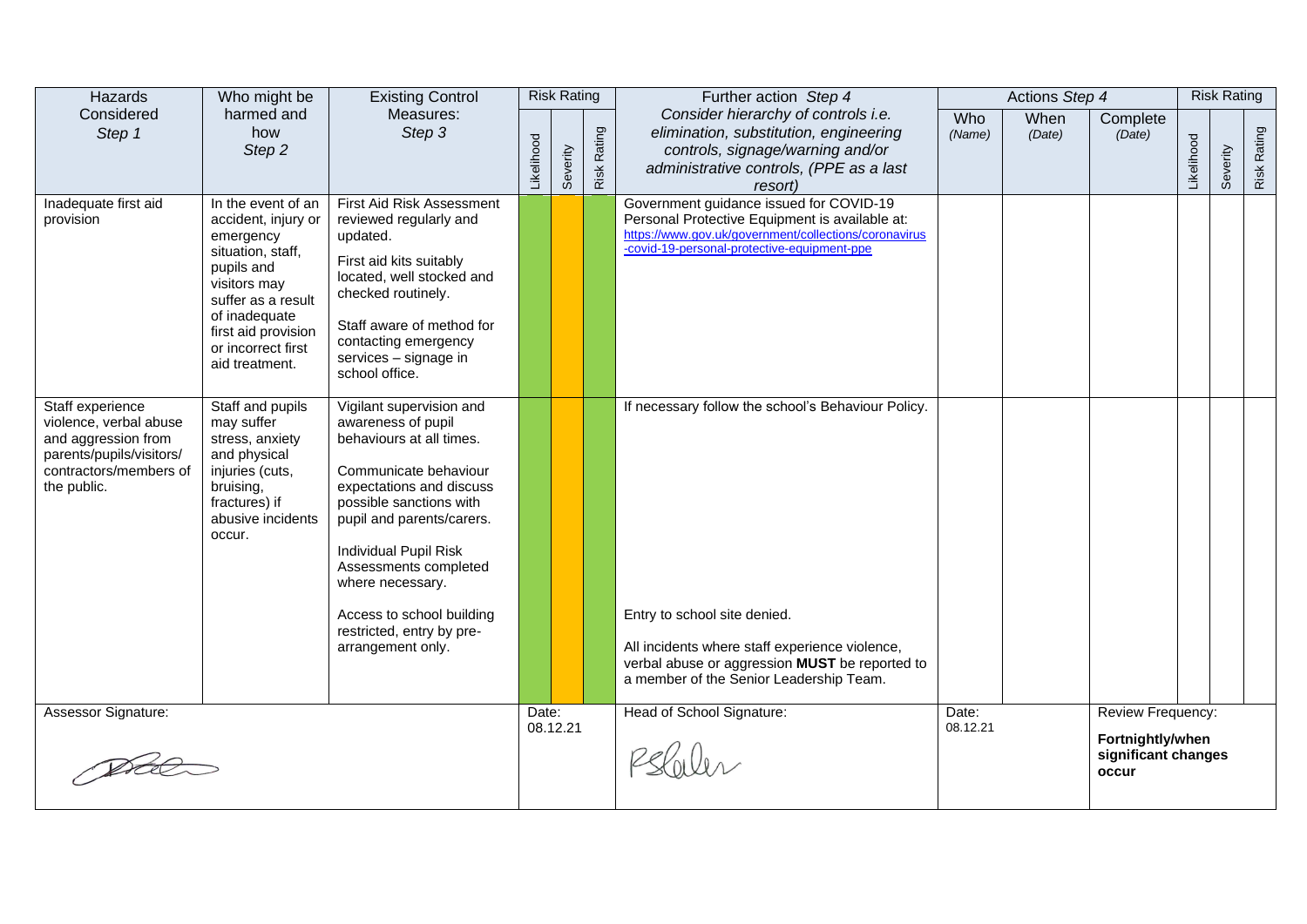## **Updates (Version History)**

| Updated to V3 – DCO/ use of face masks/enhanced<br>cleaning/electrostatic fogging machine/winter flu vaccine.                                                                         | Date: 27.08.20 |
|---------------------------------------------------------------------------------------------------------------------------------------------------------------------------------------|----------------|
|                                                                                                                                                                                       |                |
| Updated to V4 - school issued testing kits, lunchtime<br>arrangements, foaming hand sanitiser lab certification, agency<br>cleaners' H&S induction.                                   | Date: 11.09.20 |
|                                                                                                                                                                                       |                |
| Updated to V5 – ventilation, reading books, PE kits, face<br>coverings for all adults on school site, including playground.                                                           | Date: 02.11.20 |
|                                                                                                                                                                                       |                |
| Updated to $V6 - 2nd$ partial closure see School Risk Assessment<br>Jan 2021 (version 6) Summary of Changes.                                                                          | Date: 05.01.21 |
|                                                                                                                                                                                       |                |
| Revert to V5 on full school re-opening 08.03.21                                                                                                                                       | Date: 08.03.21 |
|                                                                                                                                                                                       |                |
| Updated to V5.2 – Parent/carer face coverings not required on<br>playground, COSHH RAs on staffroom H&S noticeboard,<br>singing. Maintain this version to the end of the Summer term. | Date: 17.05.21 |
|                                                                                                                                                                                       |                |
| Version 7 September 2021 – treat as new Risk Assessment and<br>review fortnightly (next updated version will be 8)                                                                    | Date: 27.09.21 |
|                                                                                                                                                                                       |                |
|                                                                                                                                                                                       |                |

| Version 8 December 2021 – updated due to new quidance on<br>face coverings, treat as new Risk Assessment and review | Date: 01.12.21 |
|---------------------------------------------------------------------------------------------------------------------|----------------|
| fortnightly (next updated version will be 9)                                                                        |                |

## **Risk Rating**